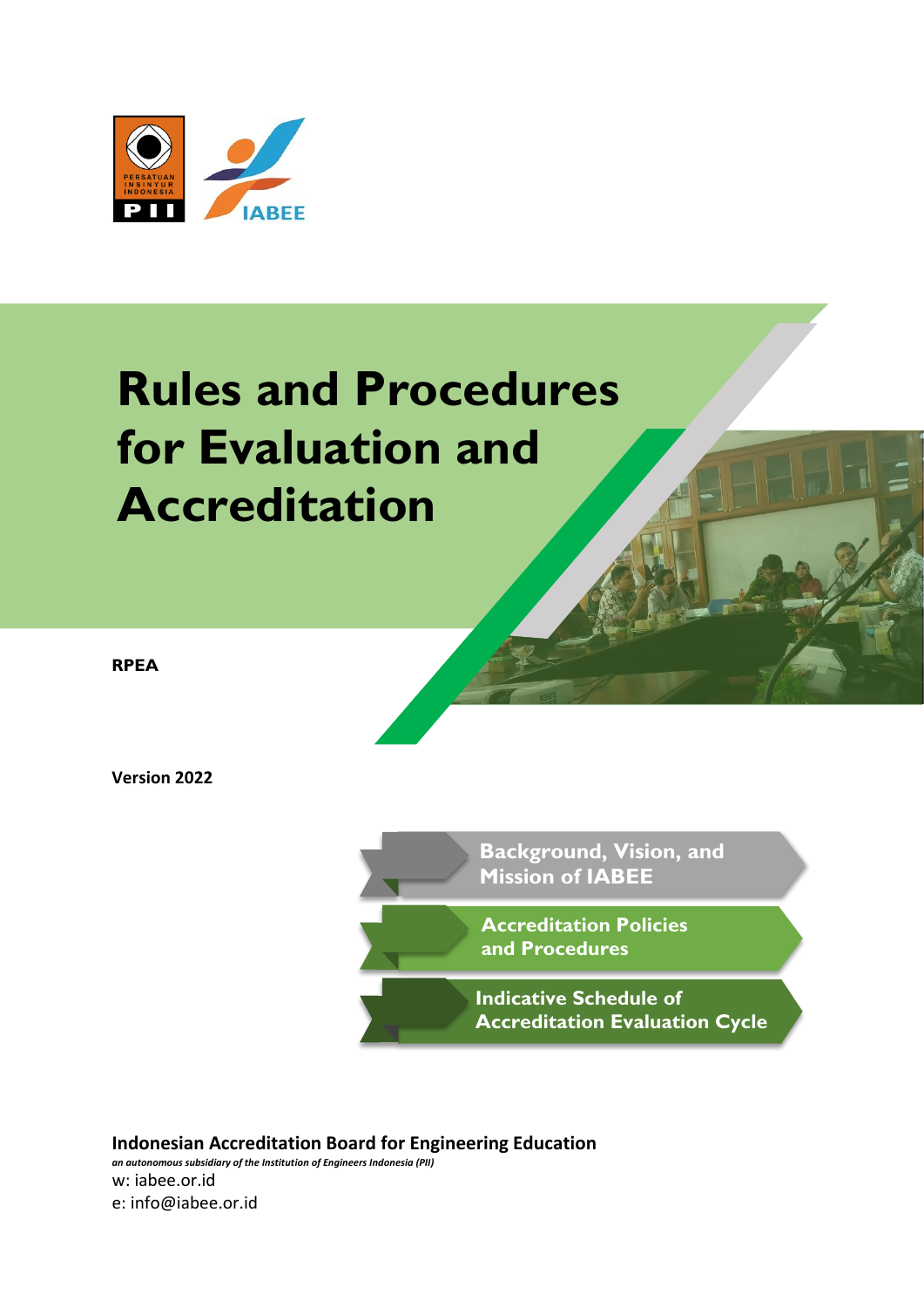## **Document Control**

The Rules and Procedures for Evaluation and Accreditation (RPEA) version 2022 was approved by IABEE Executive Committee on 18 February 2020. It replaces the 2020 version with the following changes:

- o IABEE postal address (Section 1.4)
- o Eligibility of programs requesting evaluation of accreditation (Section 2.3)
- o Grace Period policy (Section 2.6)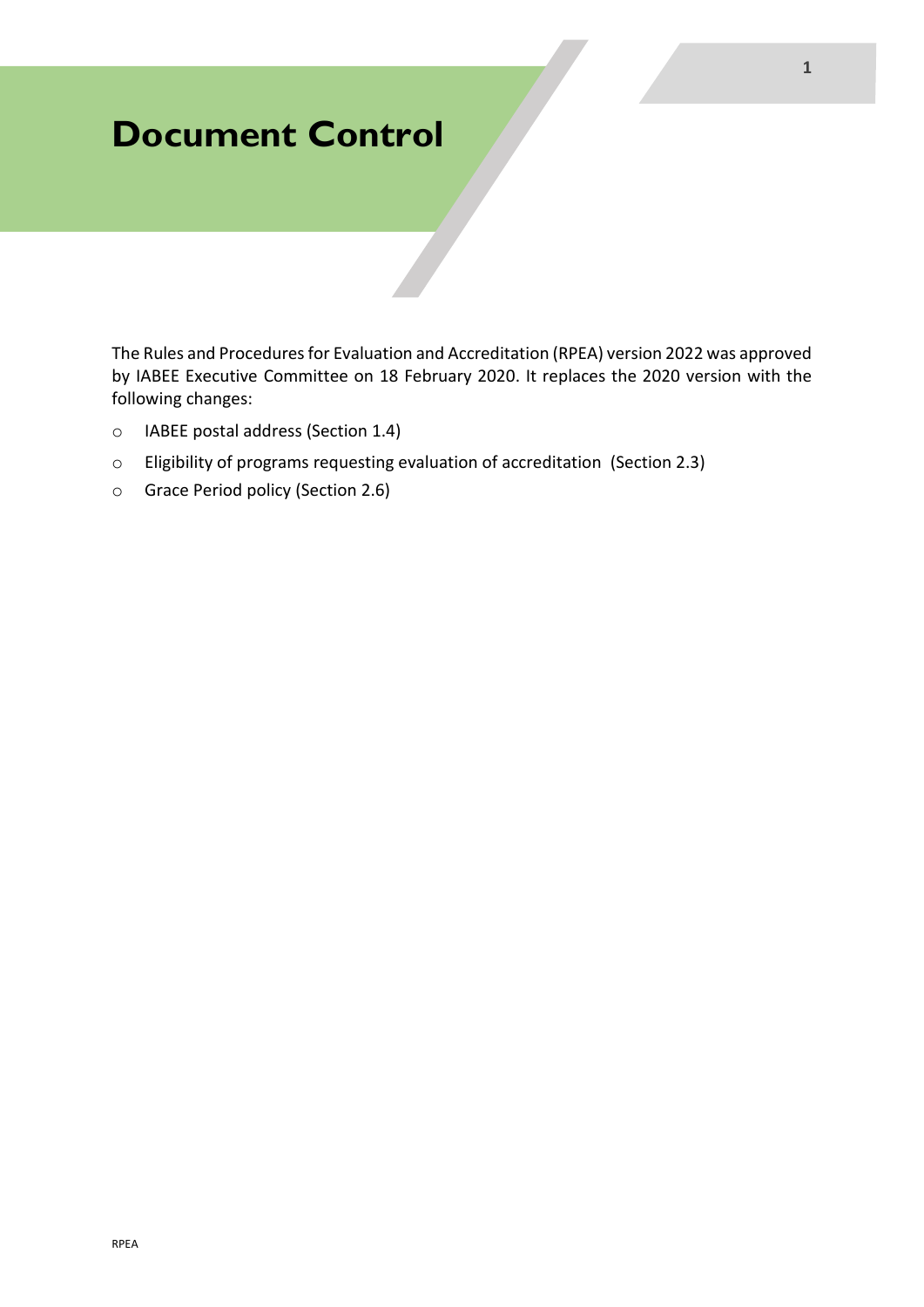## **Contents**

| 1. |      |  |
|----|------|--|
|    |      |  |
|    | 1.2. |  |
|    | 1.3. |  |
|    | 1.4. |  |
| 2. |      |  |
|    |      |  |
|    |      |  |
|    |      |  |
|    |      |  |
|    | 2.2. |  |
|    | 2.3. |  |
|    |      |  |
|    |      |  |
|    | 2.4. |  |
|    |      |  |
|    |      |  |
|    | 2.5. |  |
|    |      |  |
|    |      |  |
|    |      |  |
|    |      |  |
|    |      |  |
|    |      |  |
|    |      |  |
|    |      |  |
|    | 2.6. |  |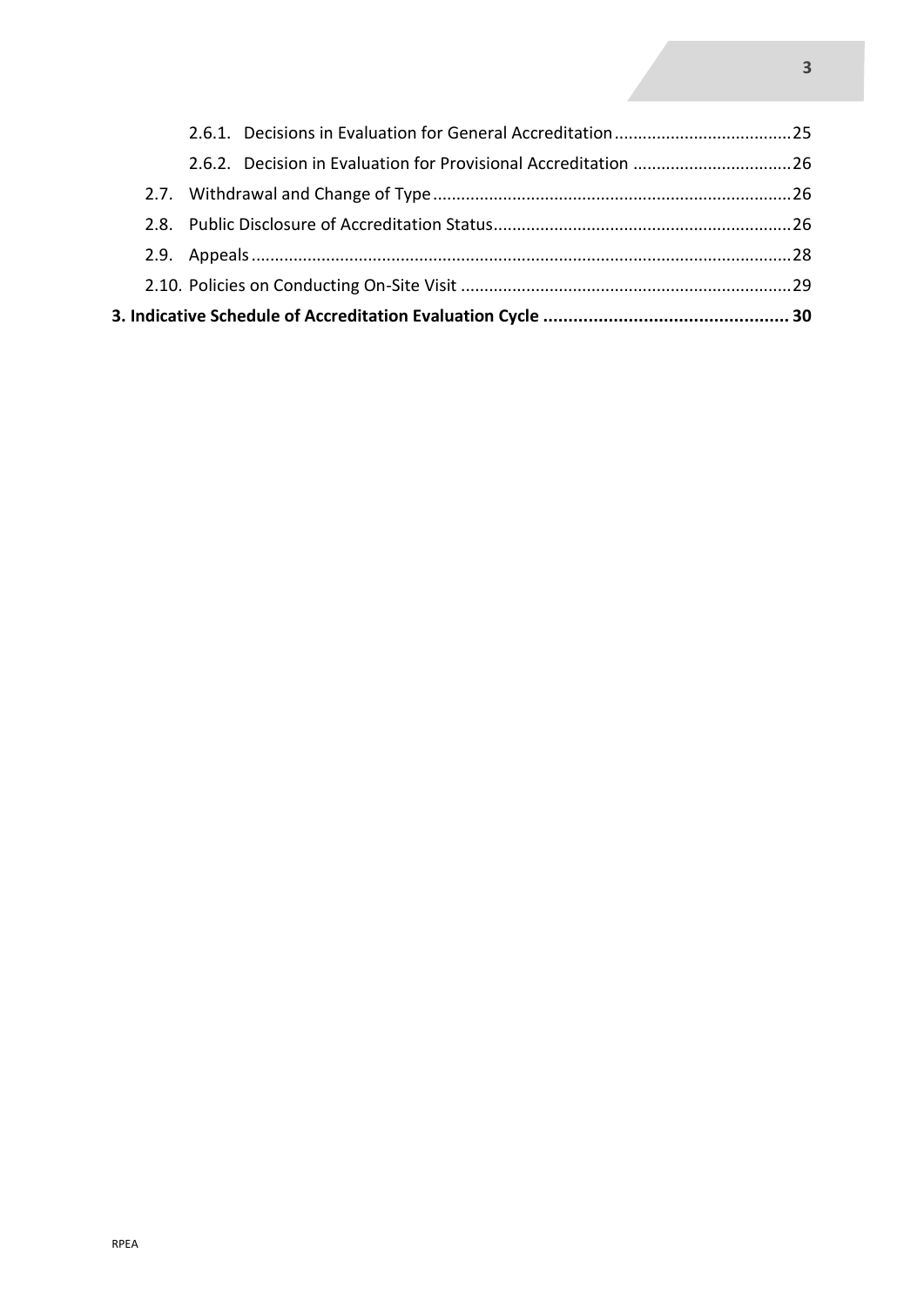## **1. Background, Vision, and Mission**

### **1.1. Background**

The ever-evolving challenges faced by the engineering profession in the global paradigm of sustainable development highlight the absolute necessity of managing the quality of engineering higher education outcomes within the framework of an internationally recognized quality standards and practices. Another key paradigm in engineering higher education is the relevance of academic programs operated by higher education institutions to the needs of the profession and the industry.

Quality, relevance, and expanded opportunities are paramount to the effectiveness and competitiveness of engineering higher education institutions in the future. These aspects form the framework of a higher education quality management system in Indonesia. The ever-evolving challenges faced by the engineering profession in the globalization era highlight the absolute necessity of managing the quality of engineering higher education outcomes within the framework of an internationally recognized quality standards and practices. Another key paradigm in engineering higher education is the relevance of academic programs operated by higher education institutions to the needs of the profession and the industry.

The aim of this education quality management system is to improve the quality of engineering education in a sustainable manner. Essential to the achievement of this aim are the principle of autonomy of higher education institutions as a driving force for a more dynamic and accountable system, and an accreditation system to ensure the quality of graduates and the implementation of an effective continuous engineering learning process improvement system which in turn ensures that improvement decisions are based on real, accountable information.

## **1.2. Vision**

The Indonesian Accreditation Board for Engineering Education (IABEE) is a reformer and stimulator for accelerating the progress of engineering higher education in Indonesia to produce innovative human resources and engineering innovation for improving human welfare.

## **1.3. Mission**

To attain the above vision, IABEE upholds the following missions:

(1) to promote quality improvement of engineering higher education through accreditation to produce autonomous professionals appropriate to the needs of stakeholders,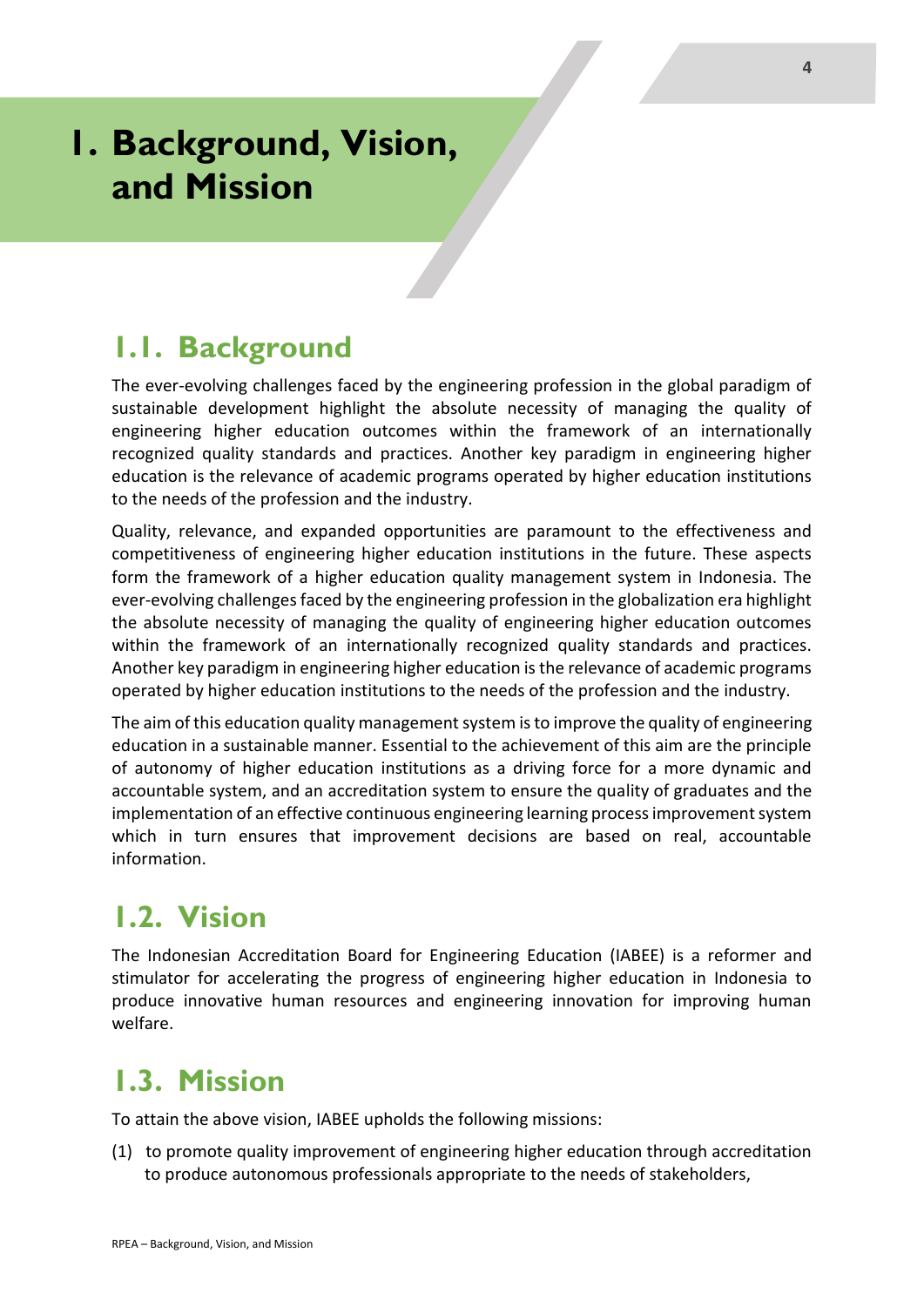- (2) to facilitate development of engineering higher education systems that emphasizes on continual quality improvement towards global quality standards,
- (3) to encourage communication and partnerships between engineering higher education institutions and stakeholders to effectively utilize local resources and wisdom for the welfare of the community, and
- (4) to support dissemination of innovations on advancement of engineering higher education.

### **1.4. Identity & Recognition**

IABEE is an independent, non-profit organization founded as a part of the Institution of Engineers Indonesia (PII), to develop and foster quality culture in the management of engineering higher education. This is achieved by assurance that the Study Programs (or referred as Programs henceforth) are operated in compliance to minimum standards, and by encouraging continuous quality improvement in engineering higher education institutions.

The IABEE Office is located at the following postal address:

Indonesian Accreditation Board for Engineering Education (IABEE) *Persatuan Insinyur Indonesia* (The Institution of Engineers Indonesia) Graha Rekayasa Indonesia, 6<sup>th</sup> foor, Jln. Halimun Raya No. 39, Guntur, Setiabudi, Jakarta Selatan 12980 Phone: (+62) 21 22083150, (+62) 811 939 0909. Email: info@iabee.or.id

The address of IABEE public website is iabee.or.id. The official logo of IABEE is presented in Figure 1.



**Figure 1.** Official logo of IABEE

IABEE is recognized in Indonesia by the Ministry of Education and Culture (KEMDIKBUD) as an independent international accrediting body for study programs in higher education institutions which grant degrees in engineering, technology, and computing disciplines.

Through multilateral Mutual Recognition Agreements (MRAs), IABEE seeks international recognition of substantial equivalence of its evaluation and accreditation criteria and processes with those of other overseas accrediting bodies participating in a particular MRA. At present, IABEE accreditation for engineering and computing programs is recognized by the Washington Accord and the Seoul Accord, respectively.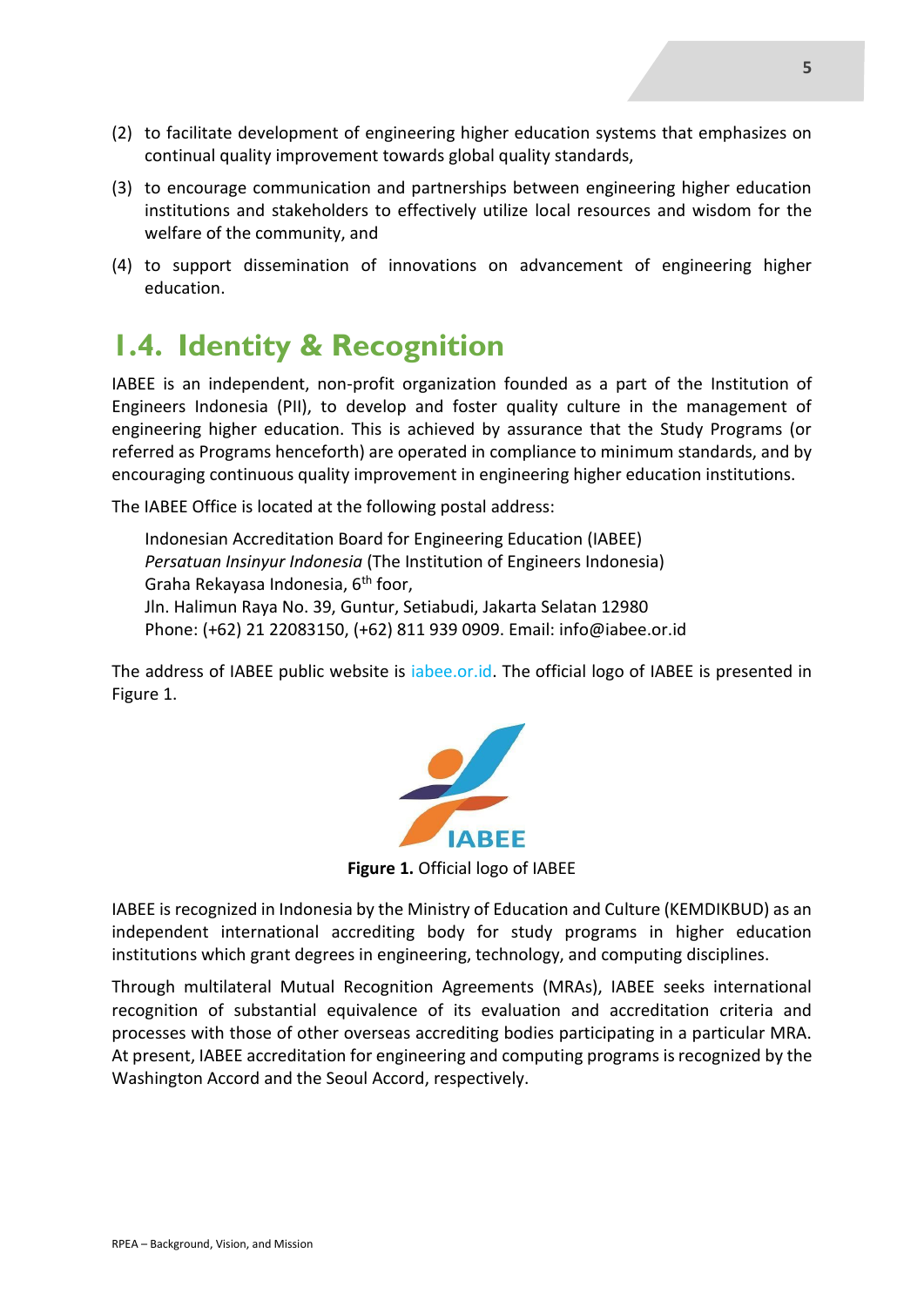## **2. Accreditation Policies and Procedures**

## **2.1. Confidentiality and Conflict of Interests**

#### *2.3.1. Confidentiality of Information*

IABEE upholds ethics in conducting all activities of its members and organizing staff and requires that each Member and Organizing Staff exhibits highest standards in professionalism, fairness, and integrity. Information disclosed by Programs undergoing evaluation, and information generated by review and discussion activities during the evaluation process shall be treated with confidentiality and shall not be divulged without specific written authorization by IABEE and the Program being evaluated.

#### *2.3.2. Code of Ethics*

Code of ethics upheld by all members and organizing staff is stipulated in detail in document called Rules and Procedures for Accreditation-Related Committees (RPARC).

#### *2.3.3. Conflict of Interests*

Service as IABEE committee members and organizing staff presents the possibility of various situations that may result in conflict of interest or doubt regarding the objectivity, fairness, and credibility of the accreditation process. IABEE requires its personnel to act in a professional and ethical manner, and to inform of any real or perceived conflict of interest in their activities. Further details of IABEE policies on conflict of interest are described in Rules and Procedures for Accreditation-Related Committee (RPARC) document.

### **2.2. Scope of Accreditation**

The Indonesian Higher Education Act No. 12/2012 defines a Program as an educational and learning unit which implements a specific curriculum and learning methods, in the context of a type of academic, professional, and/or vocational education. At present, scope of evaluation and accreditation by IABEE include bachelor-level academic Programs in engineering and computing disciplines. Degrees granted by these Programs include Bachelor of Engineering (*Sarjana Teknik*), Bachelor of Science in Engineering (*Sarjana Teknik*), Bachelor of Science in Computing (*Sarjana Teknik* or *Sarjana Komputer*), and Bachelor in Computing (*Sarjana Komputer*), by implementing Program curricula which stipulate a study period of four academic years, and a minimum total course-load of 144 semester-credit units (SKS in Indonesian terminology).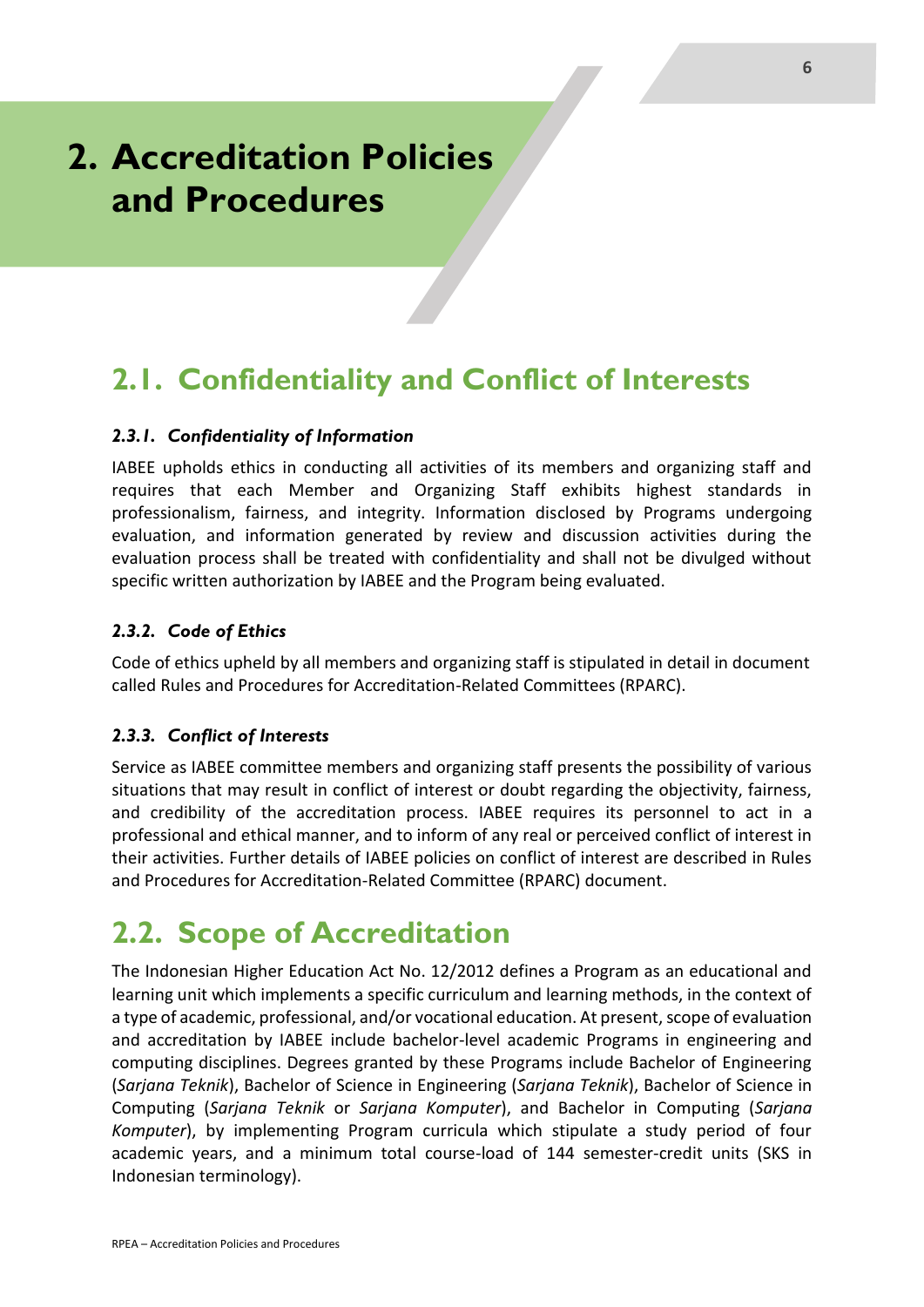Programs are operated by Program Operating Institutions (POI). POIs are academic institutions operating at range of organizational level from Faculty, School, or equivalent units and up to University, Institute, or equivalent units. POIs are accredited by National Accreditation Agency for Higher Education (BAN-PT). IABEE does not accredit POIs.

IABEE offers two types of evaluation process, i.e. General Accreditation (GA) and Provisional Accreditation (PA).

- (1) **General Accreditation (GA)** is intended for programs seeking international recognition through IABEE accreditation. Program wishing to apply for evaluation of GA must comply with eligibility requirements stipulated in Section 2.3.1. of this document.
- (2) **Provisional Accreditation (PA)** is intended for programs newly adopting an outcomebased education system and have not yet produced graduates under the system. A program applying for PA will be evaluated to measure its potentials of meeting the Accreditation Criteria within a foreseeable future (2-4 years). Eligibility requirements for a program applying PA evaluation is specified in Section 2.3.2. of this document.

Provisional Accreditation is *not* recognized as an accreditation status at international level.

## **2.3. Eligibility for Evaluation**

The following are eligibility requirements for Programs seeking to be evaluated according to the types of accreditation offered by IABEE (See Section 2.2). Eligibility status must be proven by the Program by making a self-claim and providing a set of documents supporting the claim during the application process. Application procedures are further explained in Section 2.5.

#### *2.3.1. Eligibility Requirements for General Accreditation*

Programs eligible to apply evaluation for General Accreditation (GA) are those which meet the following requirements.

- (1) The associated Program Operating Institution (POI) has obtained National Accreditation for Institution status with a minimum rank of "B" or at least "Baik Sekali".
- (2) The Program has obtained National Accreditation status ranked "A" or at least "Baik Sekali".
- (3) The Program is a bachelor-level program in an engineering discipline with a curricular study period of four years, and with a total course-load of a minimum of 144 credit units (or SKS).
- (4) The Program is at least in the 4th year of continuous Outcome-Based Education (OBE) implementation.
- (5) The OBE shall include assessment and evaluation of the Learning Outcomes of the students.
- (6) By the time of the on-site visit evaluation, the Program has produced at least one graduate under its OBE system.
- (7) The Program has established and publicized the Profile of Autonomous Professionals statement formulated as its educational objectives.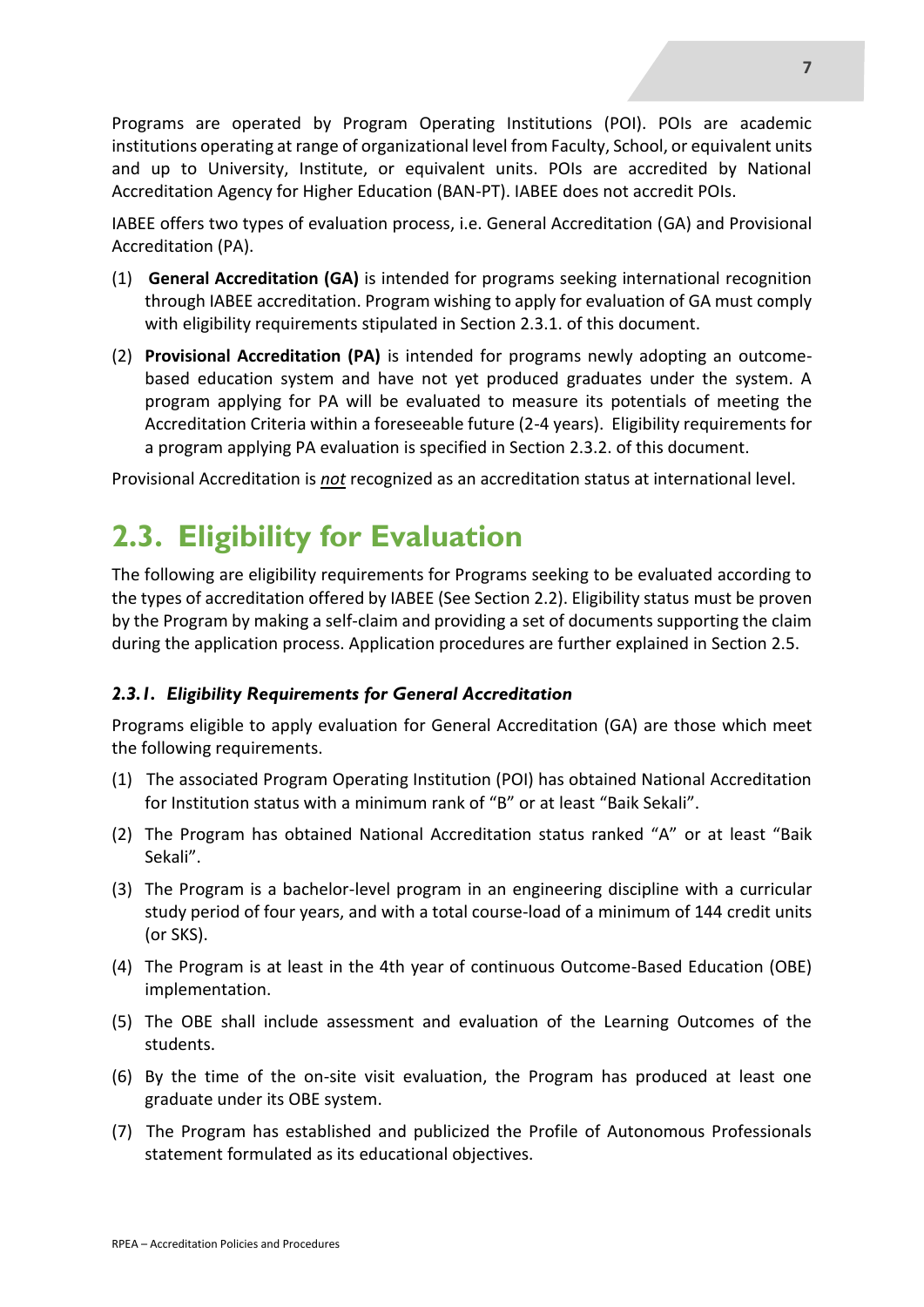(8) The Program has established and publicized its Learning Outcomes as the basis for developing its curriculum and learning methods.

#### *2.3.2. Eligibility Requirements for Provisional Accreditation*

Programs wishing to apply evaluation for Provisional Accreditation (PA) must fulfill the following requirements.

- (1) The associated Program Operating Institution has obtained National Accreditation for Institution status with a minimum rank of "B" or at least "Baik Sekali".
- (2) The Program has obtained National Accreditation status at least ranked "B" or "Baik Sekali".
- (3) The Program is a bachelor-level program in an engineering or computing discipline with a curricular study period of four years, and with a total credit of a minimum of 144 credit units (or SKS).
- (4) The Program has implemented Outcome-Based Education (OBE) at least for one year before applying for the evaluation.
- (5) The Program has established and publicized the Autonomous Professional Profile statement formulated as its educational objectives.
- (6) The Program has established and publicized its Learning Outcomes as the basis for developing its curriculum and learning methods.

### **2.4. Accreditation Criteria**

IABEE Criteria Committee has produced criteria categories for conducting accreditation evaluation, comprising the Common Criteria and the Discipline Criteria. Common Criteria are further elaborated by the Criteria Guide. The Common Criteria, the Criteria Guide, and the Discipline Criteria are referred to as the Accreditation Criteria.

#### **2.4.1.** *Common Criteria and Criteria Guide*

The Common Criteria are intended to assure the quality of engineering education conducted by Program and to foster a systematic continual quality improvement that satisfies the need of its stakeholders in a dynamic and competitive environment. The Common Criteria and their elaboration in the Criteria Guide address requirements for all disciplines of engineering Programs to be accredited by IABEE.

The Common Criteria and the Criteria Guide are available for download at the IABEE website at iabee.or.id.

#### *2.4.2. Discipline Criteria*

Discipline Criteria address program-specific requirements within engineering areas of specialization. These criteria have been developed by Chapters of the Institution of Engineers Indonesia (PII) and other supporting professional and higher education societies, coordinated by IABEE Criteria Committee. The Discipline Criteria are available for download at IABEE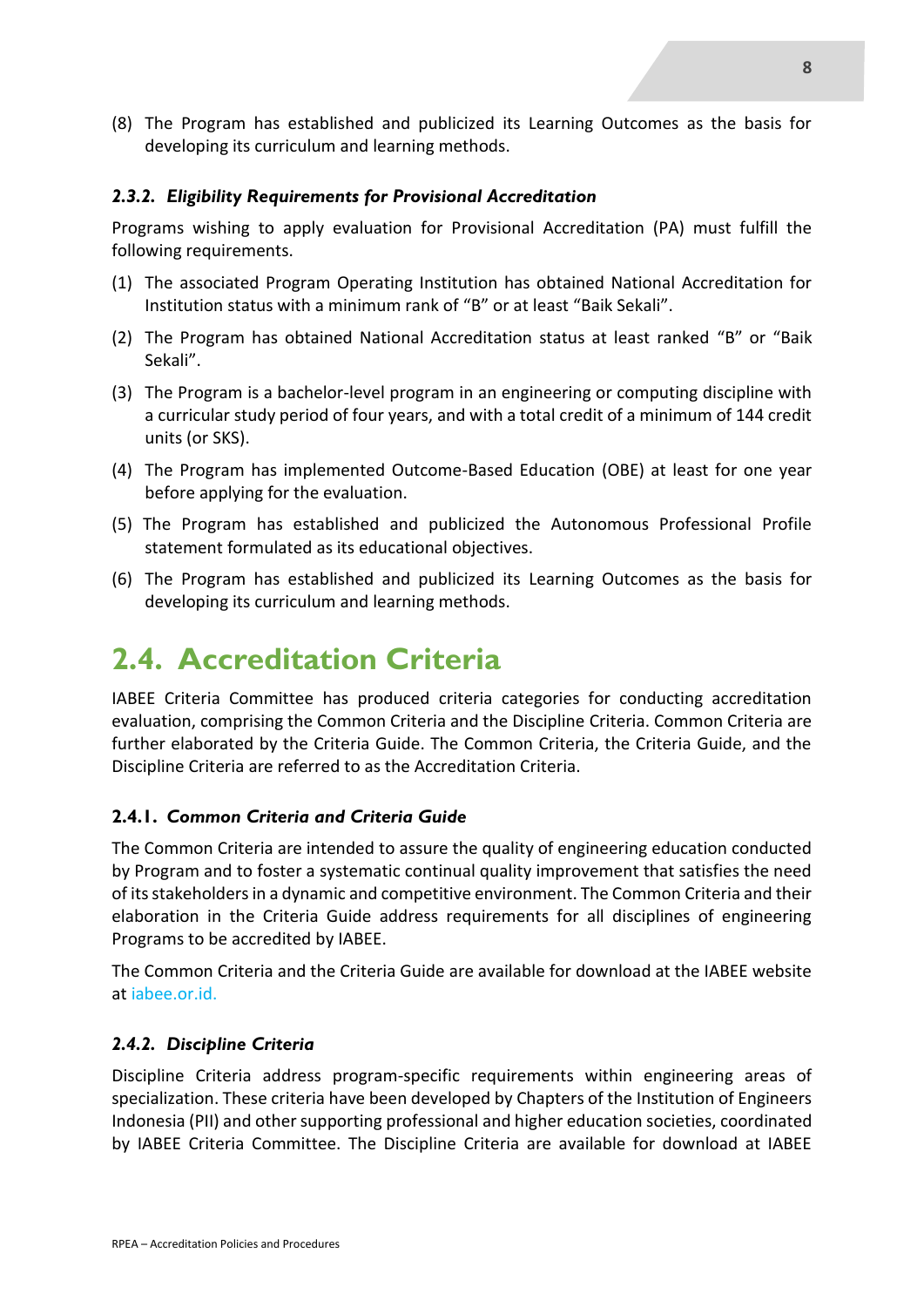website iabee.or.id. For application of evaluation, a Program is required to select one engineering discipline which best describe its body of knowledge.

### **2.5. Program Evaluation Process**

The entire process of application, payment, document submission, evaluation for accreditation, and announcement of accreditation decision is undertaken solely through the IABEE Online Evaluation System at evaluation.iabee.or.id. Therefore, individuals representing a Program and its Institution must first become registered member of the system. This section explains recognition of individuals representing a Program and its Institution, general principles of evaluation against accreditation criteria, and evaluation process for General Accreditation and Provisional Accreditation.

#### *2.5.1. Program and Institution Representatives*

IABEE acknowledges two officials per Program to represent and be in communication with IABEE Secretariat and Program Evaluation Team Chair throughout application and evaluation process through IABEE Online Evaluation System. One of these is assigned as Program Representative (PR), while the other as Program Operating Institution Representative (POIR). Official recognized by IABEE to become a PR is normally the Program Chair (*Ketua Program Studi*) or other appointed by the Program Operating Institution, while a POIR is normally the Dean of the Faculty or other official ranked above Program Chair. PR and POIR should have a good understanding of the general requirements and processes of Program outcome-based evaluation and accreditation.

In a case where more than one Programs within an Institution apply for evaluation, all those Programs may share the same POIR, but each shall have its own PR.

#### *2.5.2. Program Profile and Self-Evaluation Report*

The Program evaluation process is conducted based, in part, on the two documents submitted to IABEE Online Evaluation System. Program can only submit the documents to the system through its PR account. These documents are Program Profile and Program Self-Evaluation Report (SER).

Program Profile (or *Ikhtisar Program Studi*) template is available for download from IABEE website at iabee.or.id. Meanwhile, SER (LED or *Laporan Evaluasi Diri*) template is coded in the Online Evaluation System in a spreadsheet form and can be downloaded through PR's registered e-mail account, worked on, and uploaded back to the online system.

The SER template is structured in a way that expects the Program to deliberate how it complies with each criterion and review item, and to enclose, or to provide links to, proofs of the compliance. The proofs or evidences of the compliance are to be gathered systematically in a file(s) (in PDF format) and uploaded as attachment(s) to the SER. To assist the Program in completing the Program Profile and SER, IABEE openly publishes a Program Profile and Self-Evaluation Report Preparation Guidelines as can be found in IABEE website at iabee.or.id.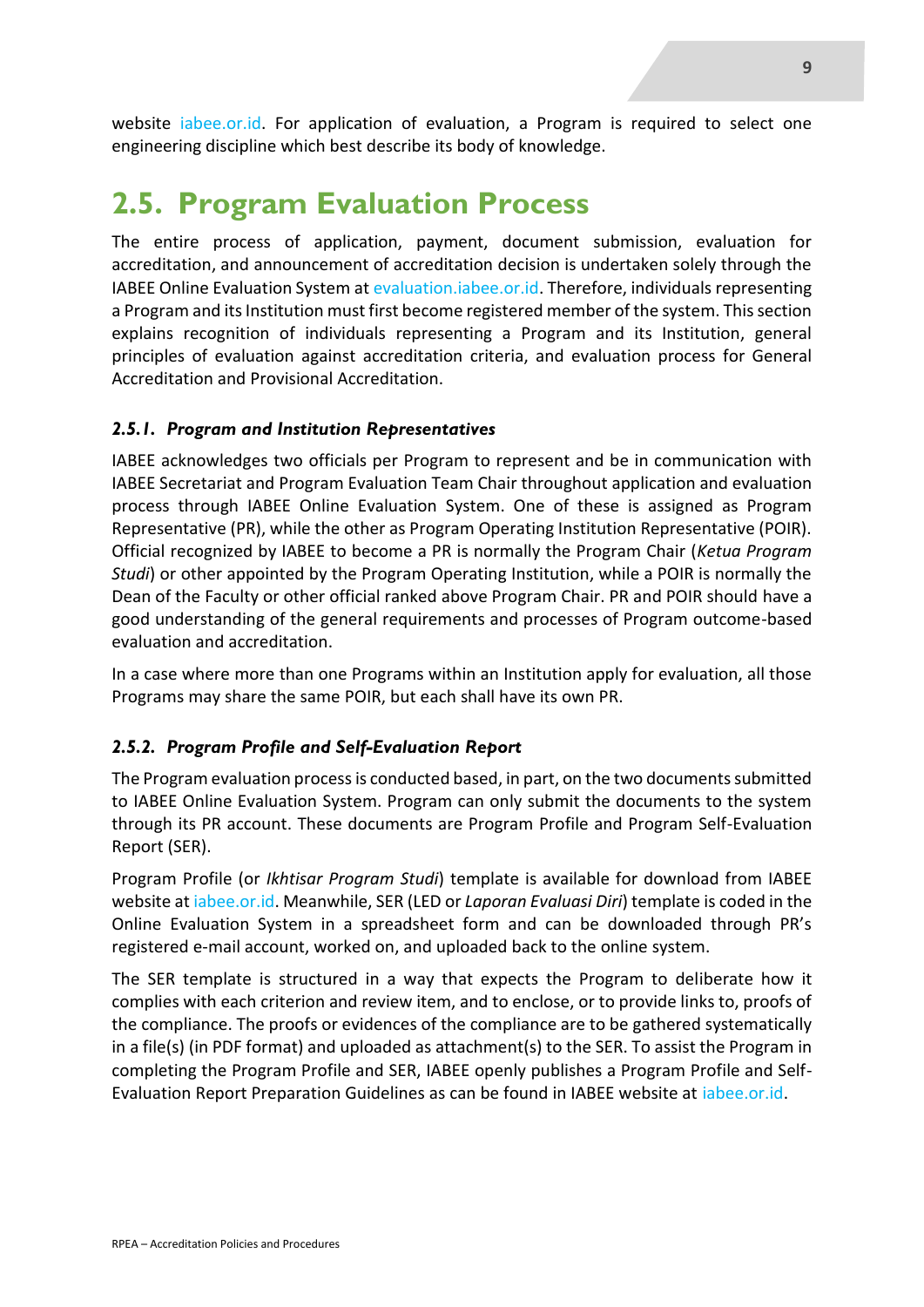#### *2.5.3. Accreditation Evaluation Cycle*

IABEE denotes its accreditation evaluation cycle as two consecutive calendar years (for example: "2020-2021 Accreditation Evaluation Cycle"). Normally, a cycle commences on 1 April of the first year and ends on 31 March of the second year of the cycle. See Table 3 at the end of this document.

#### *2.5.4. General Description of the Evaluation Process*

The Program evaluation process is in general undertaken by a thorough desk study of Program Profile, Self-Evaluation Report (SER) including its evidences submitted to IABEE Online Evaluation System, as well as through on-site visit.

Depending on the accreditation categories (Section 2.2) and the accreditation decisions (Section 2.6), IABEE implements four types of Program evaluation, namely:

- (1) Evaluation for General Accreditation,
- (2) Interim Evaluation for General Accreditation with On-Site Visit,
- (3) Interim Evaluation for General Accreditation without On-Site Visit, and
- (4) Evaluation for Provisional Accreditation.

Evaluation for General Accreditation evaluates the compliance of the Program to RPEA and all evaluation items contained in the Accreditation Criteria for the accreditation cycle. Interim Evaluation measures the compliance to a portion of the evaluation items in the Accreditation Criteria, which may be undertaken with or without on-site visit. An Interim Evaluation (No. 2 or 3) is an evaluation to be conducted following a certain accreditation decision in General Accreditation (see further Section 2.6). Lastly, Evaluation for Provisional Accreditation measures the potential for compliance of the Program to the Accreditation Criteria.

Programs applying for their initial evaluation may select either Evaluation for General Accreditation or for Provisional Accreditation, in accordance to the eligibility requirements explained in Section 2.3. The type of evaluation for Programs applying for re-evaluation shall be based on their previous accreditation status. Evaluation for Provisional Accreditation is not allowed for Programs applying for re-evaluation.

In the case of Evaluation for General Accreditation, the degree of fulfillment of Accreditation Criterion is determined from evaluation results documented in the IABEE Online Evaluation System. The terminology used to declare the degree of fulfillment of each evaluation item is as follows:

- *Acceptable* (abbreviated as 'A'), which means that the evaluated item fulfills the associated Accreditation Criteria item.
- *Concern* (abbreviated as 'C'), which means that the evaluated item fulfills the associated Accreditation Criteria item, but with a possibility of changes in pertinent conditions in the future which may compromise the compliance.
- *Weakness* (abbreviated as 'W'), which means that the evaluated item indicates an insufficiently strong fulfillment of the associated Accreditation Criteria item. This shortcoming requires corrective actions to strengthen the fulfillment of the specific evaluation item to the appropriate Accreditation Criteria item.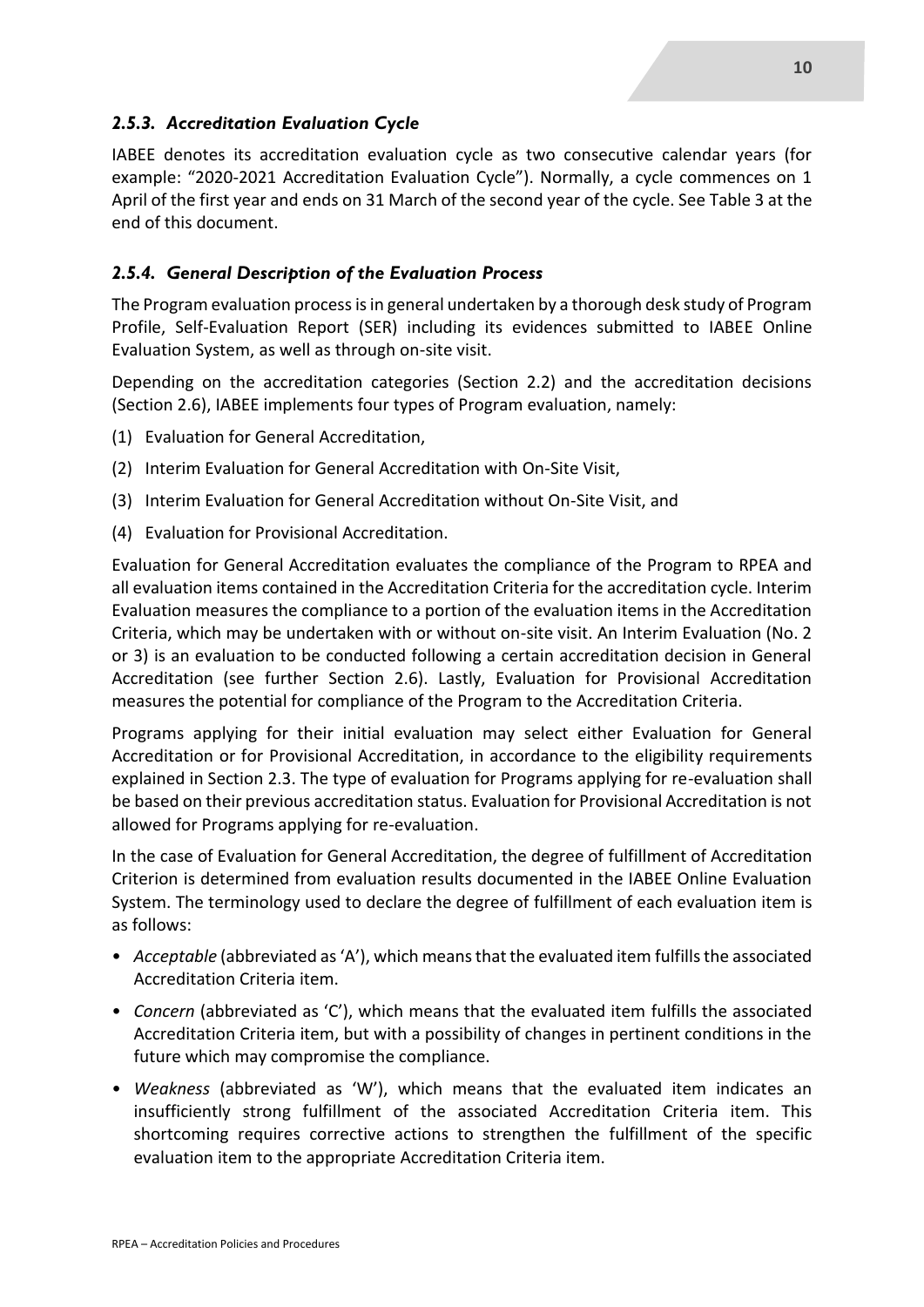• *Deficiency* (abbreviated as 'D'), which means that the Program is unable to fulfill the particular Accreditation Criteria item.

In addition, evaluation may also provide an Observation, i.e. comments that are not directly related to accreditation criteria and actions but are offered to assist the program in conducting continual quality improvement; and the Statement of Strength, which is a very effective and prominent condition or practice that is above the norm and has a positive effect on the Program.

The final "A-C-W-D" judgement shall determine the accreditation status given to the Program in the case of General Accreditation (see further Section 2.6 for explanation on accreditation decision).

In the Evaluation for Provisional Accreditation, the degree of Program fulfillment of Accreditation Criteria is determined from evaluation results documented in the IABEE Online Evaluation System. Based on the evidences studied by assigned a Program Evaluator, a score of either "Yes" or "No" would be used to mark each evaluation item as a conclusion whether or not, from the Evaluator's viewpoint, the Program has a solid potential to fulfill the item within a foreseeable future (4 years or less). See further Section 2.6 for explanation on accreditation decision

#### *2.5.5. Evaluation for General Accreditation*

Table 1 in the next page presents the activity diagram of the Evaluation for General Accreditation process. All documentation resulting from these activities are recorded in the IABEE Online Evaluation System. A concise description of each step of the Evaluation for General Accreditation (EGA) process outlined in Table 1 follows.

#### **Step EGA-1. PR & POIR Registration**

Officials appointed by Program Operating Institution as PR and POIR are required to register as members of IABEE Online Evaluation System in advance. Registration is made through the IABEE website at iabee.or.id by choosing the Menu "IABEE ku – login" (in Bahasa Indonesia version) or "My IABEE – login" (in English version) and creating a free user account. Uploading appropriate proof of authority is required as attachment to account registration.

#### **Step EGA-2. PR & POIR Registration Verification**

The IABEE Secretariat examines the credentials of the PR and POIR upon their registration through the IABEE website. Upon confirmation of the validity of the PR and POIR, a notification e-mail shall be sent to the officials.

#### **Step EGA-3. Application for Program Evaluation**

The Program Representative or POI Representative applies for Program evaluation by submitting proofs of eligibility requirements. In the case of Evaluation for General Accreditation (EGA), these requirements include a copy of documents indicating:

- (1) the national accreditation status of the Program and the Program Operating Institution,
- (2) when the program was firstly established,
- (3) when OBE was implemented for the first time,
- (4) the statement of Program's Autonomous Professional Profile as its educational objective,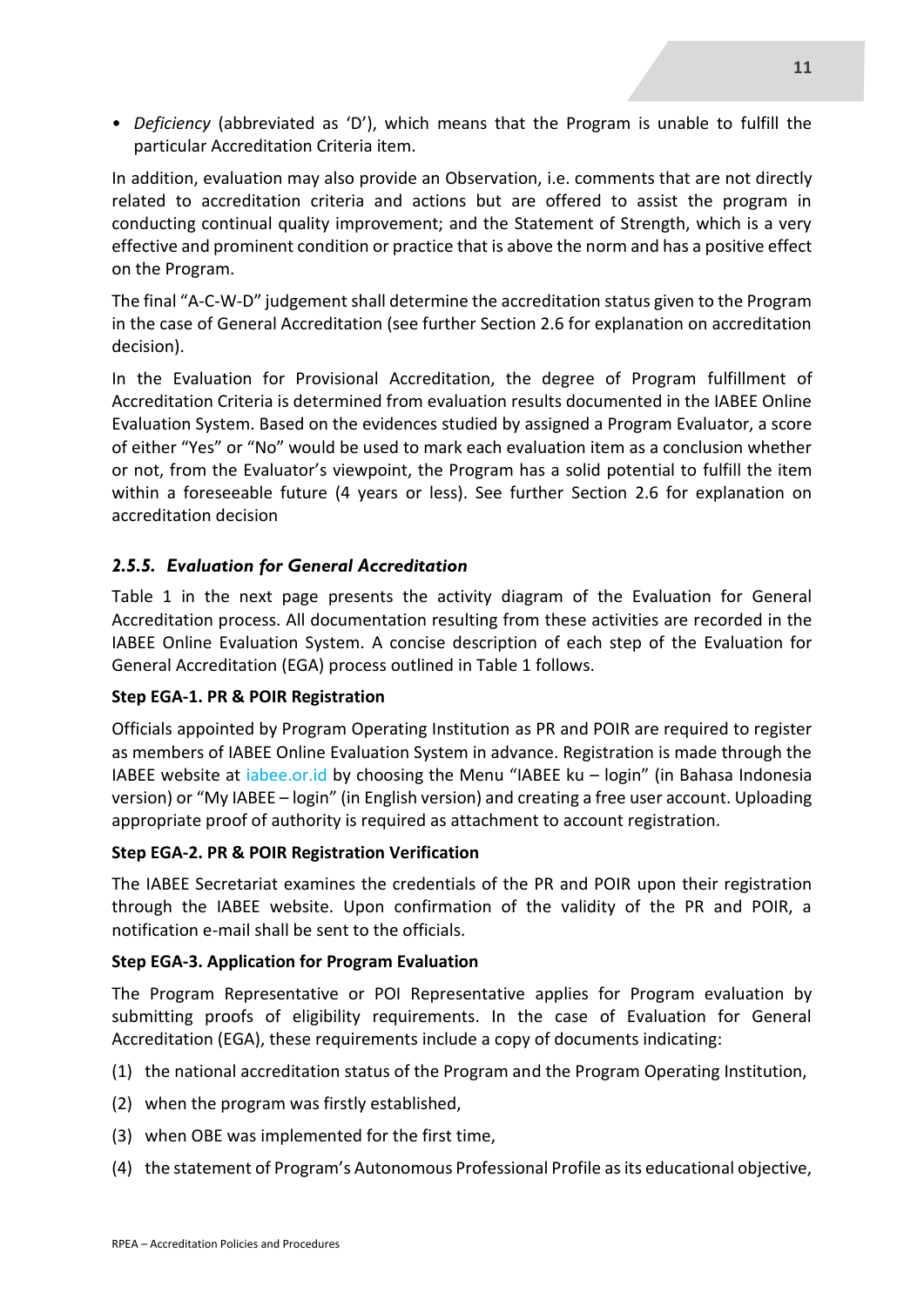- (5) the statement of Program's Learning Outcomes,
- (6) number of graduates produced since OBE was adopted, or expected number of graduates under OBE system by October of the evaluation year, and
- (7) a sample of Learning Outcomes assessment results.

|                    |                                                                                                         | Actor(s)         |                    |                     |                          |               |                             |                 |
|--------------------|---------------------------------------------------------------------------------------------------------|------------------|--------------------|---------------------|--------------------------|---------------|-----------------------------|-----------------|
| <b>EGA</b><br>Step | Activity                                                                                                | <b>IABEE</b>     |                    |                     |                          |               | Program                     |                 |
| no.                |                                                                                                         | Secreta-<br>riat | Accred.<br>Council | <b>EAC</b><br>Chair | EAC<br>Discipl.<br>Chair | Team<br>Chair | Program<br><b>Evaluator</b> | Program<br>Rep. |
| $\mathbf{1}$       | Registration of Program Representative<br>(PR) & Program Operating Institution<br>Representative (POIR) | $\checkmark$     |                    |                     |                          |               |                             | $\checkmark$    |
| $\overline{2}$     | PR & POIR registration verification                                                                     | $\checkmark$     |                    |                     |                          |               |                             |                 |
| 3                  | Application for Program evaluation                                                                      |                  |                    |                     |                          |               |                             | $\checkmark$    |
| $\overline{4}$     | Program eligibility verification                                                                        | $\checkmark$     |                    | $\checkmark$        |                          |               |                             |                 |
| 5                  | Evaluation scheduling                                                                                   | $\checkmark$     |                    | $\checkmark$        |                          |               |                             |                 |
| 6                  | Notice of evaluation kickoff & invoicing                                                                | $\checkmark$     |                    |                     |                          |               |                             |                 |
| $\overline{7}$     | Full payment reception                                                                                  | $\checkmark$     |                    |                     |                          |               |                             | $\checkmark$    |
| 8                  | EAC Discipline assignment                                                                               |                  |                    | $\checkmark$        |                          |               |                             |                 |
| 9                  | Evaluation Team members selection                                                                       |                  |                    |                     | $\checkmark$             |               |                             |                 |
| 10                 | Evaluation Team Chair assignment                                                                        |                  |                    | $\checkmark$        |                          |               |                             |                 |
| 11                 | Approval of evaluation observers                                                                        |                  |                    | $\checkmark$        |                          |               |                             |                 |
| 12                 | Evaluation Team acceptance                                                                              |                  |                    |                     |                          |               |                             | $\checkmark$    |
| 13                 | Final Evaluation Team confirmation                                                                      | $\checkmark$     |                    | $\checkmark$        |                          |               |                             |                 |
| 14                 | Completed Program Profile and Self-<br>Evaluation Report (SER) submission                               |                  |                    |                     |                          |               |                             | $\checkmark$    |
| 15                 | Program First Review                                                                                    |                  |                    |                     |                          |               | $\checkmark$                |                 |
| 16                 | Program Second Review                                                                                   |                  |                    |                     |                          | $\checkmark$  |                             |                 |
| 17                 | Program First Response                                                                                  |                  |                    |                     |                          |               |                             | $\checkmark$    |
| 18                 | Program Third Review                                                                                    |                  |                    |                     |                          | $\checkmark$  |                             |                 |
| 19                 | On-Site Visit Planning                                                                                  |                  |                    |                     |                          | $\checkmark$  |                             | $\checkmark$    |
| 20                 | On-Site Visit                                                                                           |                  |                    |                     |                          | $\checkmark$  | $\checkmark$                | $\checkmark$    |
| 21                 | <b>Exit Meeting</b>                                                                                     |                  |                    |                     |                          | $\checkmark$  | $\checkmark$                | $\checkmark$    |
| 22                 | Program First Evaluation                                                                                |                  |                    |                     |                          | $\checkmark$  |                             |                 |
| 23                 | Program Second Response                                                                                 |                  |                    |                     |                          |               |                             | $\checkmark$    |
| 24                 | Program Second Evaluation                                                                               |                  |                    |                     |                          | $\checkmark$  |                             |                 |
| 25                 | Program Final Response                                                                                  |                  |                    |                     |                          |               |                             | ✓               |
| 26                 | Program Final Evaluation Report                                                                         |                  |                    |                     |                          | $\checkmark$  |                             |                 |
| 27                 | <b>EAC Discipline Harmonization</b>                                                                     |                  |                    |                     | $\checkmark$             |               |                             |                 |
| 28                 | <b>EAC Plenary Meeting</b>                                                                              |                  |                    | $\checkmark$        |                          |               |                             |                 |
| 29                 | Program Final Eval. Report Editing                                                                      | $\checkmark$     |                    | $\checkmark$        |                          |               |                             |                 |
| 30                 | Accreditation Decision                                                                                  |                  | $\checkmark$       |                     |                          |               |                             |                 |
| 31                 | Accreditation Status Announcement                                                                       | $\checkmark$     |                    |                     |                          |               |                             |                 |

**Table 1.** Steps for accomplishing an Evaluation for General Accreditation

#### **Step EGA-4. Program Eligibility Verification**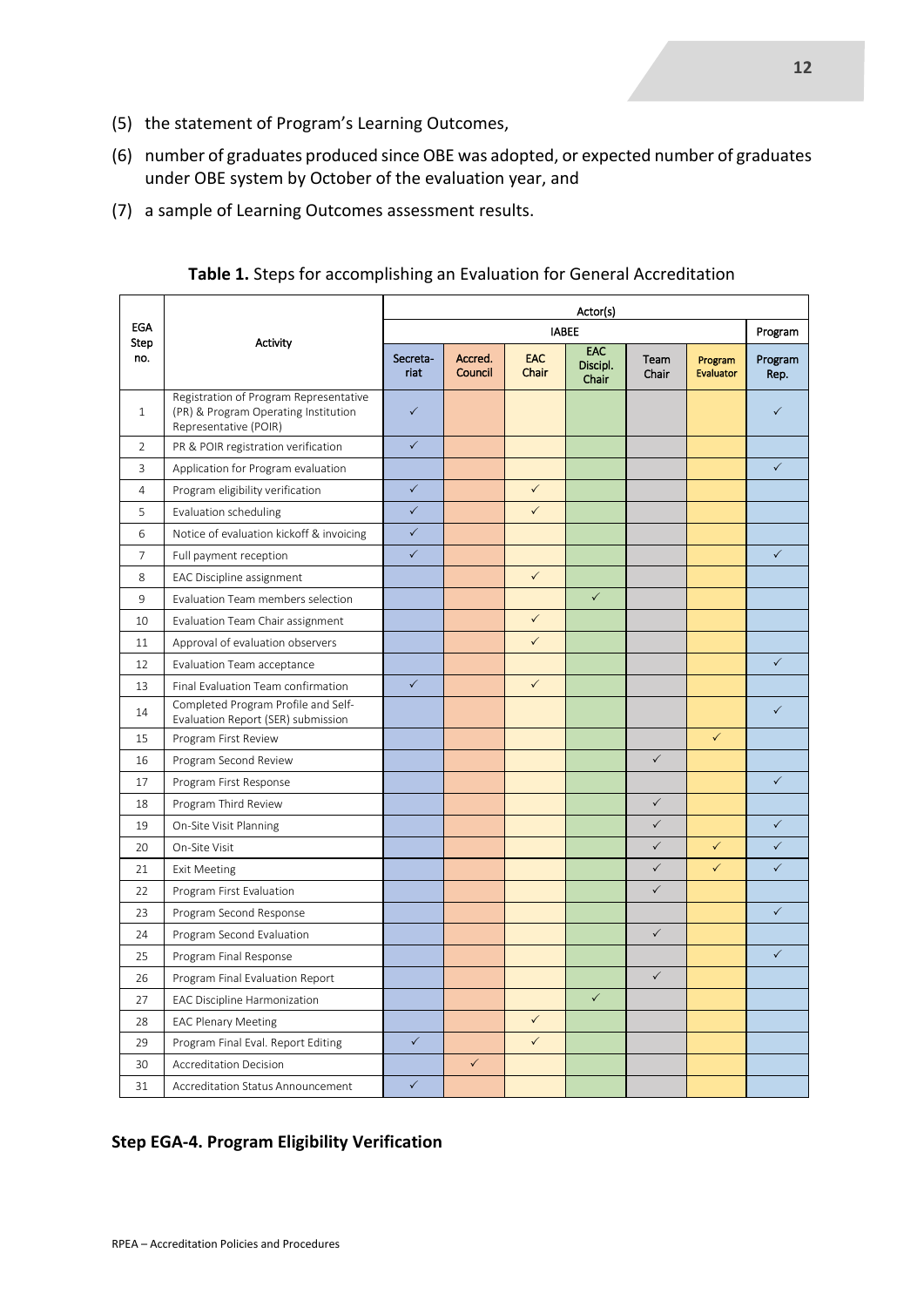The Secretariat and EAC Chair examine the data entered in the Program Eligibility Form and check it against the eligibility criteria listed in Section 2.3.

#### **Step EGA-5. Evaluation Scheduling**

The EAC Chair compiles the results of Program eligibility verification for the Accreditation Cycle. An evaluation schedule plan for the cycle is then defined based on the list of eligible Programs, and availability of appropriate Program Evaluators (PEVs). The schedule for each Program shall include deadlines for all evaluation steps. If there are more than one Program of the same discipline are deemed eligible for evaluation, then the schedule shall be defined on a first come first served basis.

#### **Step EGA-6. Notice of Evaluation Kick-off & Invoicing**

Upon the confirmation of Program eligibility and the evaluation schedule of each Program, the Secretariat through IABEE Online Evaluation System sends a notification e-mail to each Program Representative, which contains notice of initiation of the evaluation process and important deadlines throughout the evaluation process. The Secretariat will also upload onto the online system an invoice for all evaluation fees, including information on payment method and deadline. The system will notify Program Representative regarding the invoice.

#### **Step EGA-7. Full Payment Reception**

No later than the payment deadline stipulated in the invoice, the Program must complete the full payment of evaluation fees in accordance to the invoice. Outstanding payment may cause suspension of evaluation process.

#### **Step EGA-8. EAC Discipline Chair Assignment**

Upon the definitive of the annual evaluation schedule, the EAC Chair examines the list of Programs to be evaluated and assigns the appropriate Discipline Chair for each engineering discipline involved in the accreditation cycle.

#### **Step EGA-9. Evaluation Team Members Selection**

The assigned Discipline Chair selects the member for the Program Evaluation Team, based on available PEVs. The selection of the members shall be based on academic competence, training qualifications, and potential conflict of interest with the Program to be evaluated. Requirements to become program evaluator is described in Rules and Procedures for Accreditation-Related Committees (RPARC) document.

#### **Step EGA-10. Evaluation Team Chair Assignment**

The EAC Chair assigns one Team Chair for each Evaluation Team. In the case where more than one Program in an Institution are to be evaluated simultaneously, some or all Evaluation Teams involved may share the same Team Chair.

#### **Step EGA-11. Approval of Evaluation Observers**

As part of the requirements to become a program evaluator, IABEE may assign candidates of program evaluator to observe a real program evaluation as evaluator-in-training. Also, IABEE welcomes non-IABEE members to become observer of the evaluation process. As the entire evaluation process in conducted through IABEE Online Evaluation System, before becoming an observer one must register a personal user account in the system. The EAC Chair assigns and attaches observer(s) to the appropriate Evaluation Team based on best match to his/her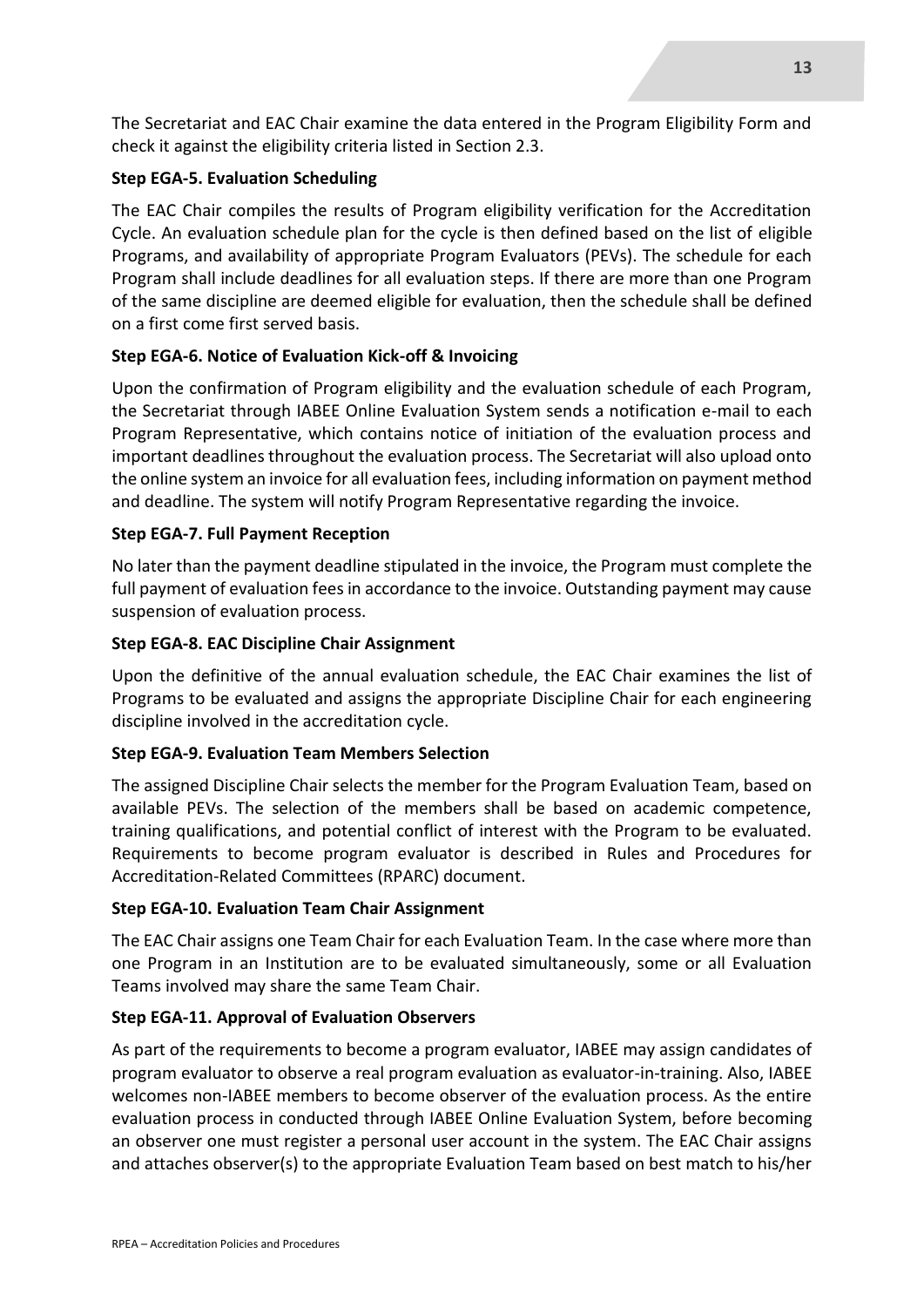academic background or engineering discipline. The involvement of observer(s) shall be approved by the Program.

#### **Step EGA-12. Evaluation Team Acceptance**

The Program is expected to examine the acceptability of the Evaluation Team initially proposed by IABEE, and to send their approval through IABEE Online Evaluation System. If the Program does not approve the Evaluation Team members due to a valid reason (e.g. a conflict of interest), the EAC Chair shall re-assign a new Evaluation Team.

#### **Step EGA-13. Final Evaluation Team Confirmation**

Upon acceptance of the Evaluation Team by the Program, the EAC Chair confirms the Team Chair and Evaluation Team members through notification to the Program via the IABEE Online Evaluation System, issuance of an official Letter of Assignment, and provision of access to the Online System as Evaluation Team members.

#### **Step EGA-14. Completed Program Profile and SER Submission**

No later than the deadline shown on the related step in IABEE Online Evaluation System, the Program is expected to complete and submit the Program Profile and the Self-Evaluation Report (SER) including its necessary attachments to system. IABEE Online Evaluation System provides upload and submit procedure separately. It is to be noted that upload button is used only to store all the document files in the IABEE server. To send it as a submission, Program Representative must click the submit button. The Program can no longer amend the Program Profile and SER online documents after submit button has been used.

A Program may submit a total of six files, sizing 30 Mbytes each, to contain Program Profile and all SER attachment files (e.g. compendium of proofs/evidences), in addition to the SER itself. The SER itself is written separately in a dedicated spreadsheet template and uploaded onto the system by letting the system read and copy the data prepared in the template (see also Section 2.5.2).

#### **Step EGA-15. Program First Review**

In the Program First Review, Evaluation Team members review the submitted Program Profile, Self-Evaluation Report, and all additional documents. Each member independently assigns the 'A-C-W-D' score and provide comments for each evaluation item in the Program Evaluator worksheet template downloaded from the IABEE Online Evaluation System. An observer (evaluator-in-training) may also review the documents submitted by the Program, but his/her judgment is not accounted for in the evaluation (only for training purposes). At this step, only Team Chair can see all evaluation results (i.e. A-C-W-D scores and comments on each criteria item). Evaluation results are not yet accessible by Program Representative.

Evaluation Team members are also expected to notify the Team Chair on the need for any additional information, data, or explanation from the Program to ensure accurate evaluation. IABEE Online Evaluation System provides internal message board facility to allow communication among Evaluation Team members and its chair.

#### **Step EGA-16. Program Second Review**

The Team Chair collects the Program First Review results from the Evaluation Team members. Subsequently, he/she prepares the Program Second Evaluation by assigning the 'A-C-W-D' score and provide comments for each evaluation item in the Team Chair worksheet based on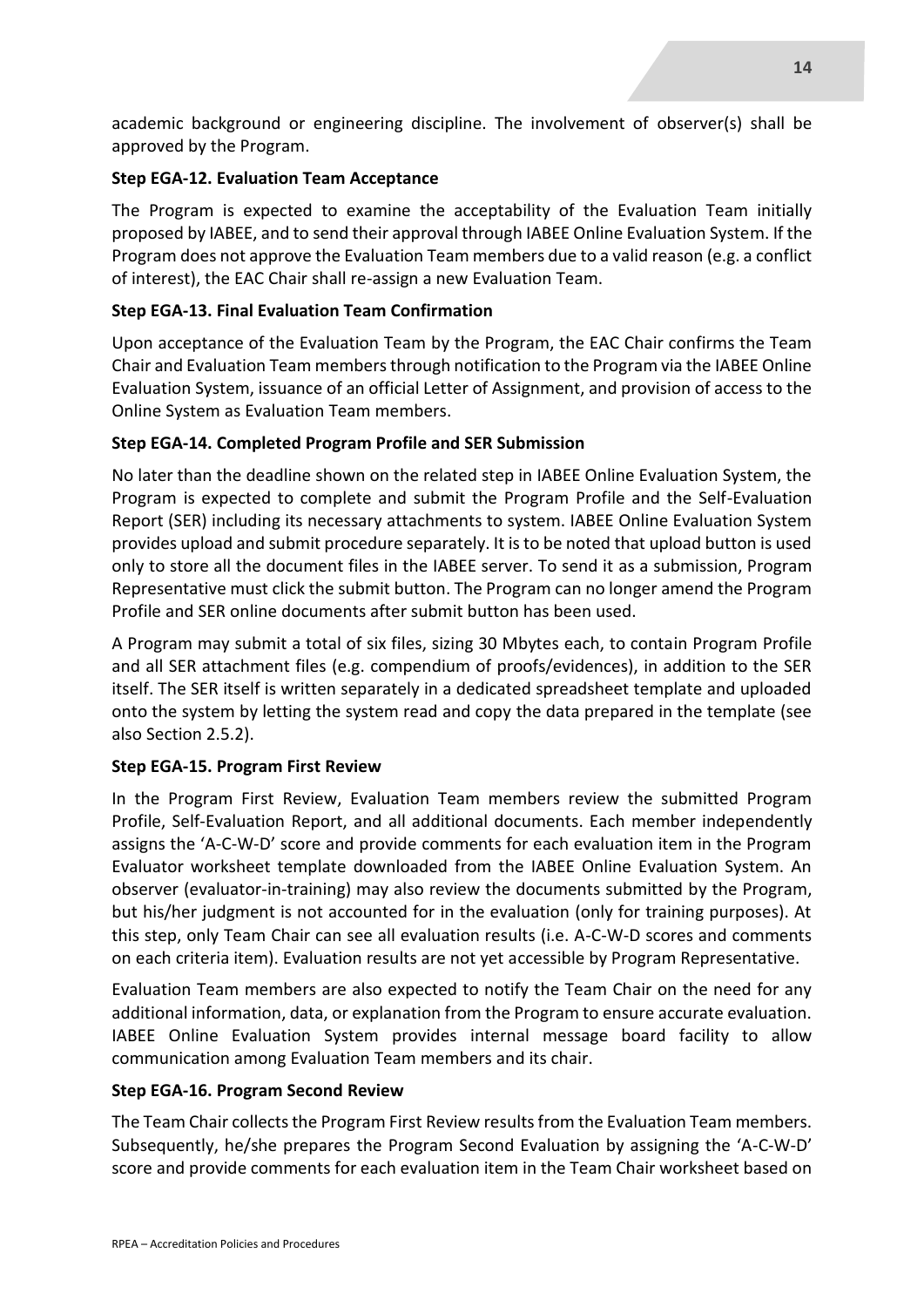the results collected from his/her team member, his/her own judgement, and considering any different opinion between the individual Evaluation Team members. The Team Chair also compiles the list of required additional information, data, or explanation from the Program. The Program Second Review results are then uploaded and submitted to the IABEE Online Evaluation System.

#### **Step EGA-17. Program First Response**

Upon submission of the Program Second Review results to the IABEE Online Evaluation System by the Team Chair, the Program Representative will get a notification e-mail from the system. The Program is expected to respond to the request for any additional information, data, or explanation. The additional information is to be submitted through IABEE Online Evaluation System. At this step, Program Representative can only see the Team Chair's comments on each evaluation or criteria item. No "A-C-W-D" score is accessible to the Program.

The system again provides a space to upload three attachment files sizing 30 Mb at maximum for each file, in addition to SER improvement.

To facilitate smooth communication, IABEE Online Evaluation System provides external message board facility that can be used only by Program Representative and the Evaluation Team Chair. The deadline for this Program First Response is made known to the PR/POIR by the system.

#### **Step EGA-18. Program Third Review**

The Team Chair collects the additional information provided by the Program in the Program First Response. Together with the results of the Program Second Review, this information is then used to formulate the Program Third Review, which contains the tentative 'A-C-W-D' scores of each evaluation item. This report shall also contain a list of items to be further elaborated during the On-Site Visit. At this step, Program Representative can only see the Team Chair's comments on each evaluation or criteria item. No "A-C-W-D" score is accessible to the Program.

#### **Step EGA-19. On-Site Visit Planning**

Upon the completion of the Program Third Review, the Team Chair prepares an On-Site Visit Plan via the IABEE Online Evaluation System. This plan contains the visit dates, a detailed list of daily activities to be undertaken by the Evaluation Team during the visit, including groups of people from Program stakeholders they wish to meet, as well as logistical matters related to the visit. Team Chair shall propose the visit dates to the Program and shall discuss further with Program Representative which of the options is the most suitable one to undertake the visit.

#### **Step EGA-20. On-Site Visit**

The On-Site Visit will be undertaken by the Evaluation Team on the agreed-upon dates. The visit shall include the following activities:

• Interview of faculty members, students, support staff, as well as alumnae and other stakeholders to obtain a comprehension on the compliance of the Program to RPEA and Accreditation Criteria items, and to identify specific issues arising from the review of Program Profile and Self-Evaluation Report, as well as from the On-Site Visit activities.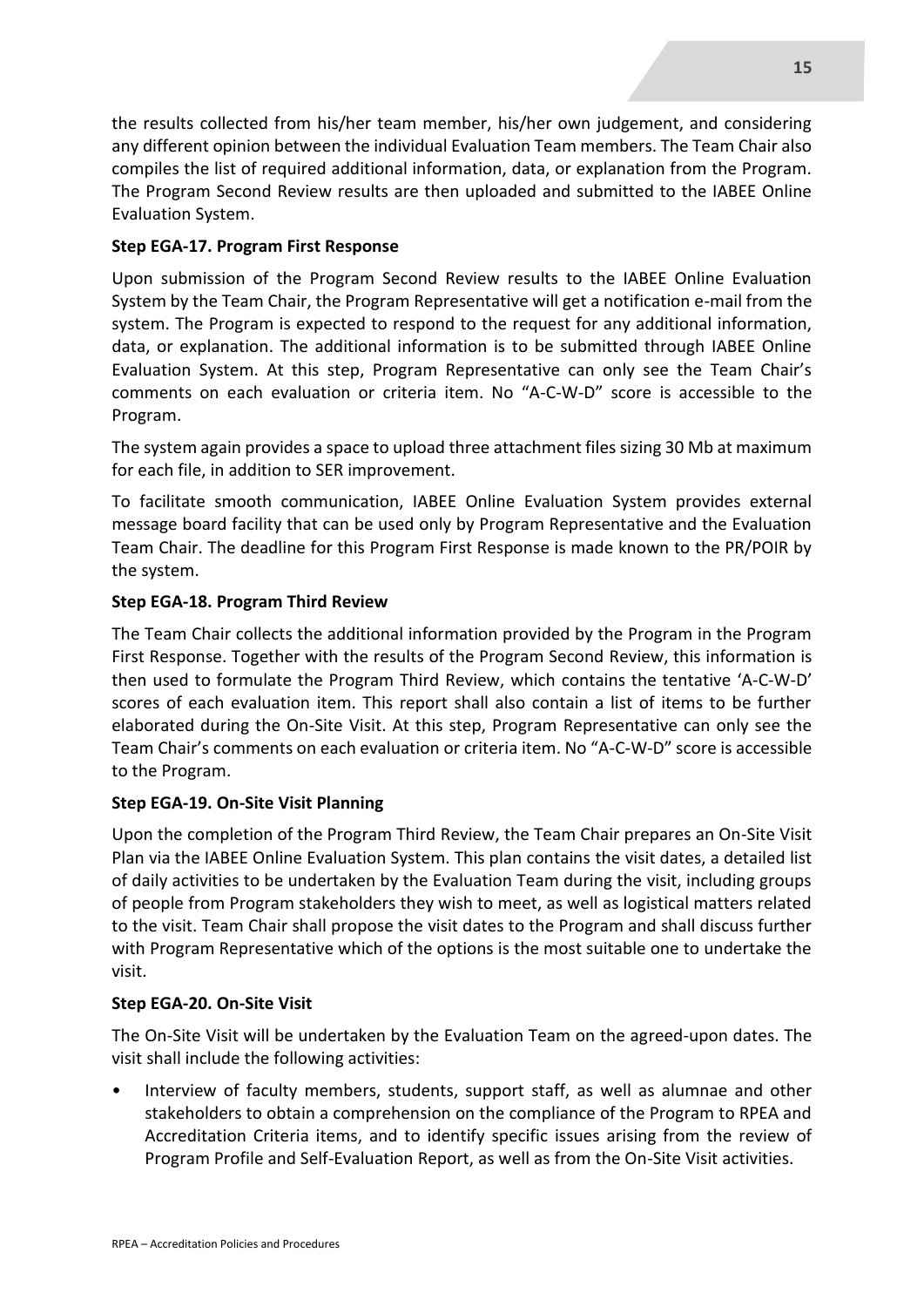- Examination on the following specific aspects:
	- o Physical facilities: The Evaluation Team shall verify whether the learning atmosphere provided by the Program through the utilization of various facilities is sufficient, and that the facilities may be utilized in a safe manner for their intended purposes.
	- o Learning materials: The Evaluation Team shall examine examples of course materials including course description and syllabi, textbooks, assignments and tests, and examples of student works which include works receiving borderline to very high marks.
	- o Proof that the Autonomous Professional Profile envisaged by Program's educational objectives and the Learning Outcomes declared by the Program has considered vision and mission of the POIR as well as the needs of Program Stakeholders.
	- o Proof of the implementation of a process that is documented and effectively utilized, with involvement of Program Stakeholders, for the periodic review of the Autonomous Professional Profile.
	- o Proof of the undertaking of learning assessment, evaluation, and attainment of Program Learning Outcomes.
	- o Proof of the undertaking of actions to continually improve the quality of the Program. Support functions for the students, to ensure the adequacy of student services in accordance to the mission of the Institution, the Autonomous Professional Profile, and Program Learning Outcomes.
	- o The process for monitoring the completion of study and conferral of academic degree for each student.

Throughout the On-Site Visit, Program Evaluators are expected to re-evaluate the level of fulfillment of the Program to each evaluation item as temporarily scored during the desk study of its Program Profile and Self-Evaluation Report and to take note of Observations.

IABEE upholds certain codes of conduct in undertaking an On-Site Visit to make sure the activity achieves its intended objectives effectively and to prevent any conflict of interest. Please see Section 2.9. for the related Codes of Conduct.

#### **Step EGA-21. Exit Meeting**

An Exit Meeting shall be held at the end of the On-Site Visit, in which the Evaluation Team Chair shall verbally communicate findings observed by the Evaluation Team to the Program Operating Institution's highest executive officer of his/her representative, and other official(s) that the highest executive officer wishes to include in the meeting. The meeting concludes the On-Site Visit by reading out the Exit Statement. Prior to Exit Meeting, the Evaluation Team shall normally communicate the findings to the Program Representative and his/her team in a debrief session. This session is conducted to reach common understanding between the Evaluation Team and the Program about the findings and their consequences.

Exit Meeting is essentially a one-way communication. No discussion of the results shall be entertained during the meeting. The Evaluation Team shall not leave any written copy of Exit Statement document with the Program and Program Operating Institution since the statement shall be made available at the IABEE Online Evaluation System. The Program may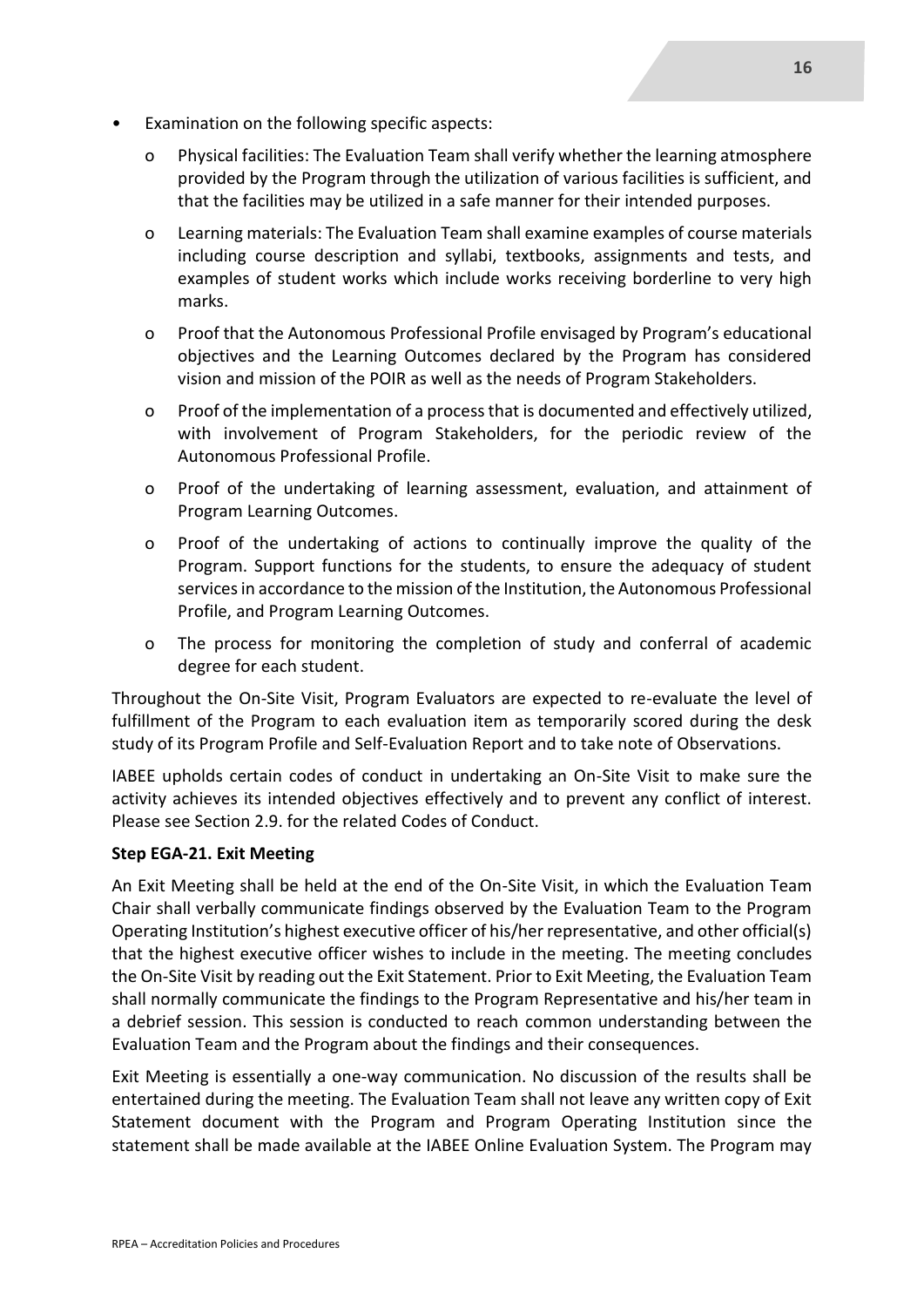inspect these findings in the IABEE Online Evaluation System after the conclusion of the Exit Meeting at the Program First Evaluation step.

#### **Step EGA-22. Program First Evaluation**

Program First Evaluation Report is produced by the Evaluation Team and sent by the Team Chair to IABEE Online Evaluation System. It consists of evaluation results and findings read out during the Exit Meeting.

A definite deadline is set for the Team Chair to complete the Program First Evaluation, which is approximately two weeks after the Exit Meeting date. The Program First Evaluation is accessible by the Program Representative and Program Operating Institution Representative. At this step, Program Representative can see the Team Chair's comments on each evaluation or criteria item and a draft Exit Statement. No "A-C-W-D" judgement is accessible to the Program.

#### **Step EGA-23. Program Second Response**

Upon the disclosure of the findings in the IABEE Online Evaluation System, the Program is given 7 days to submit amendments only to factual errors or omissions, if such errors or omissions are identified in the online system entries. The period is initiated in the system right after Team Chair submits Program First Evaluation Report. Example of factual errors include errors in quoting names, identities, figures, locations, etc. related to the Program and its Institution. If the Program finds no factual error in the Program First Evaluation Report, its Program Representative may notify the Team Chair and let the 7-day period pass automatically.

#### **Step EGA-24. Program Second Evaluation**

Upon the expiration period of Program Second Response, the Team Chair thoroughly examines the evaluation results documented in the IABEE Online Evaluation System to amend factual errors pointed out by the Program, if any. The Team Chair then proceeds to prepare the Program Second Evaluation report in the IABEE Online Evaluation System. After submission of Program Second Evaluation Report by the Team Chair, Program Representative can see the "A-C-W-D" judgements, the Team Chair's comments on each evaluation or criteria item and a final Exit Statement.

#### **Step EGA-25. Program Final Response**

Upon the completion of the Program Second Evaluation Report by the Team Chair, the Program Final Response is triggered to commence in the IABEE Online System. In this period, the Program is given 30 days to follow up on shortcomings identified in the evaluation process to date. The Program is encouraged to upload report and proofs of corrective actions and/or improvements undertaken to address the shortcomings, until the 30-day deadline.

#### **Step EGA-26. Program Final Evaluation Report**

After the deadline of the 30-day response period has passed, the Team Chair prepares the Program Final Evaluation document in the IABEE Online Evaluation System, by considering corrective actions and/or improvements reported by the Program to date. The report shall include a description of the Program, its areas of strength, identified shortcomings, and constructive Observations, and a summary of its compliance to the Accreditation Criteria as indicated by the 'A-C-W-D' judgements of evaluation items. The report is submitted through the online system to the respective EAC Discipline Chair and EAC Chair.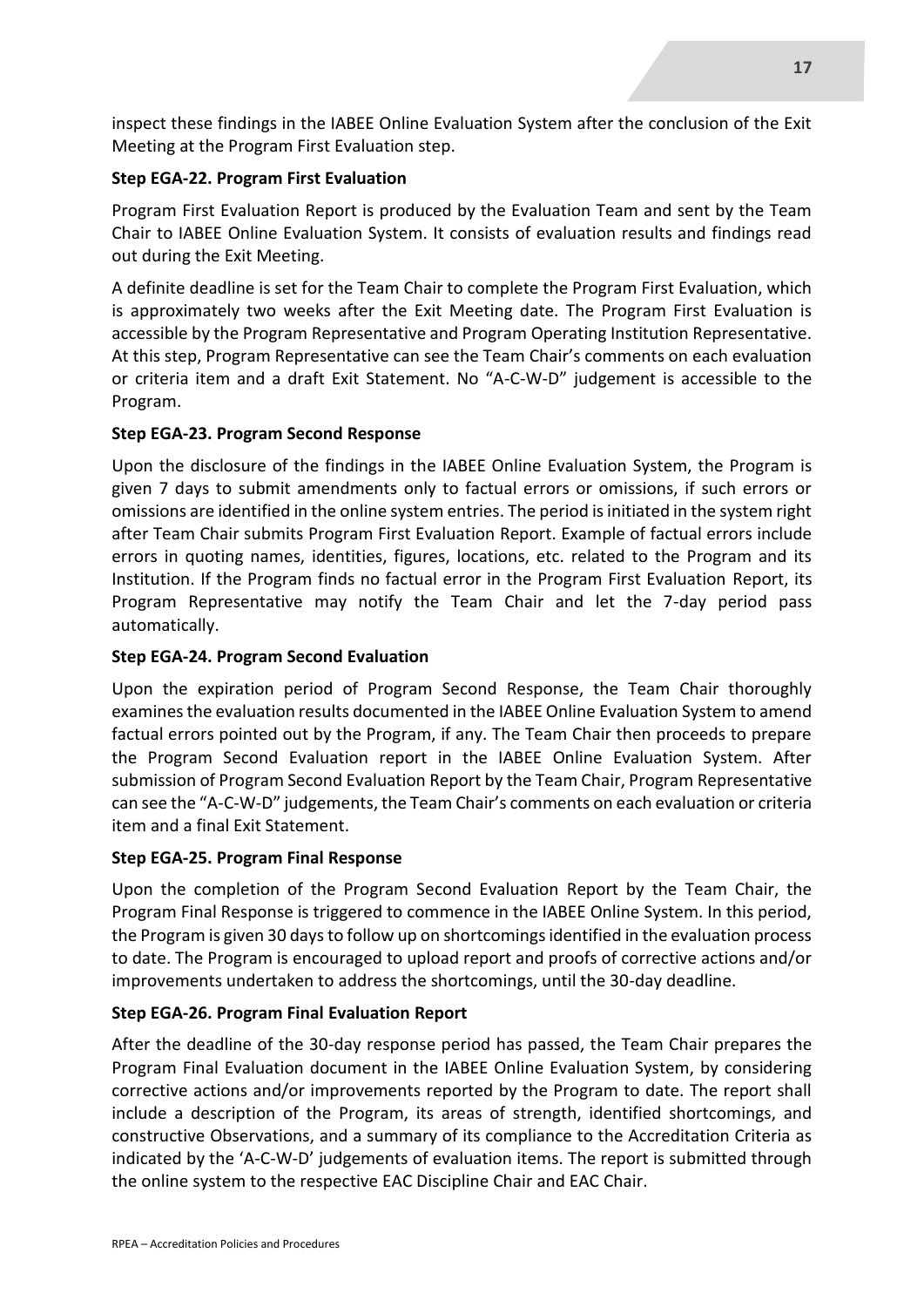#### **Step EGA-27. EAC Discipline Harmonization**

The EAC Discipline Chair receives the Program Final Report from the Team Chair and holds an EAC Discipline Harmonization meeting to discuss and harmonize any inconsistency between the respective Evaluation Teams within the same discipline, and inconsistencies with past evaluation results of similar Programs. Results of the Discipline Harmonization are documented in the IABEE Online Evaluation System.

#### **Step EGA-28. EAC Plenary Meeting**

After the Discipline Harmonization is completed, the EAC Chair organizes an EAC Plenary Meeting to discuss and harmonize any inconsistency with past and current evaluation results of Programs operated under different institutions. EAC Plenary Meeting then recommend the final accreditation decision to the IABEE Accreditation Council.

#### **Step EGA-29. Program Final Evaluation Report Editing**

EAC Chair is to assign Editors in this step, in which the Program Final Evaluation Report draft shall be edited to ensure consistency between the scores and comments or narratives given by the Team Chair and the criteria or sub-criteria items associated with the scores and narratives.

#### **Step EGA-30. Accreditation Decision**

Final decision of the accreditation status of a Program is taken by the IABEE Accreditation Council, with due consideration to the recommendation from the EAC Plenary Meeting. The decision shall be kept in IABEE's permanent records.

#### **Step EGA-31. Accreditation Announcement**

After the final decision has been reached, the IABEE Secretariat conducts the public announcement of the decision. The Not-Accredited status shall not be publicly declared, but directly communicated to the corresponding Program Representative (PR) and Program Operating Institution Representative (POIR). Other status shall be declared in the IABEE Website and communicated to the PR and POIR. Program Accreditation Evaluation Report and accreditation decision shall be saved in the IABEE Online Evaluation System and shall be accessible by the Program.

#### *2.5.6. Interim Evaluation for General Accreditation*

The Interim Evaluation is implemented if unresolved shortcomings of the 'Weakness' category are identified at the conclusion of a preceding Evaluation for General Accreditation. The Interim Evaluation shall focus on evaluation items exhibiting the shortcomings in the preceding evaluation, although other evaluation items may also be included. As outlined in Section 2.5.3, there are two types of Interim Evaluation for General Accreditation, namely *Interim Evaluation with On-Site Visit* and *Interim Evaluation without On-Site Visit*. The appropriate type of Interim Evaluation is determined in the final decision of the preceding evaluation. Both types of Interim Evaluation require the Program to submit a Self-Evaluation Report.

New *Concern*, *Weakness*, and *Deficiency* shortcomings that arise during the Interim Evaluation may be reported. Evaluation process steps in an Interim Evaluation are identical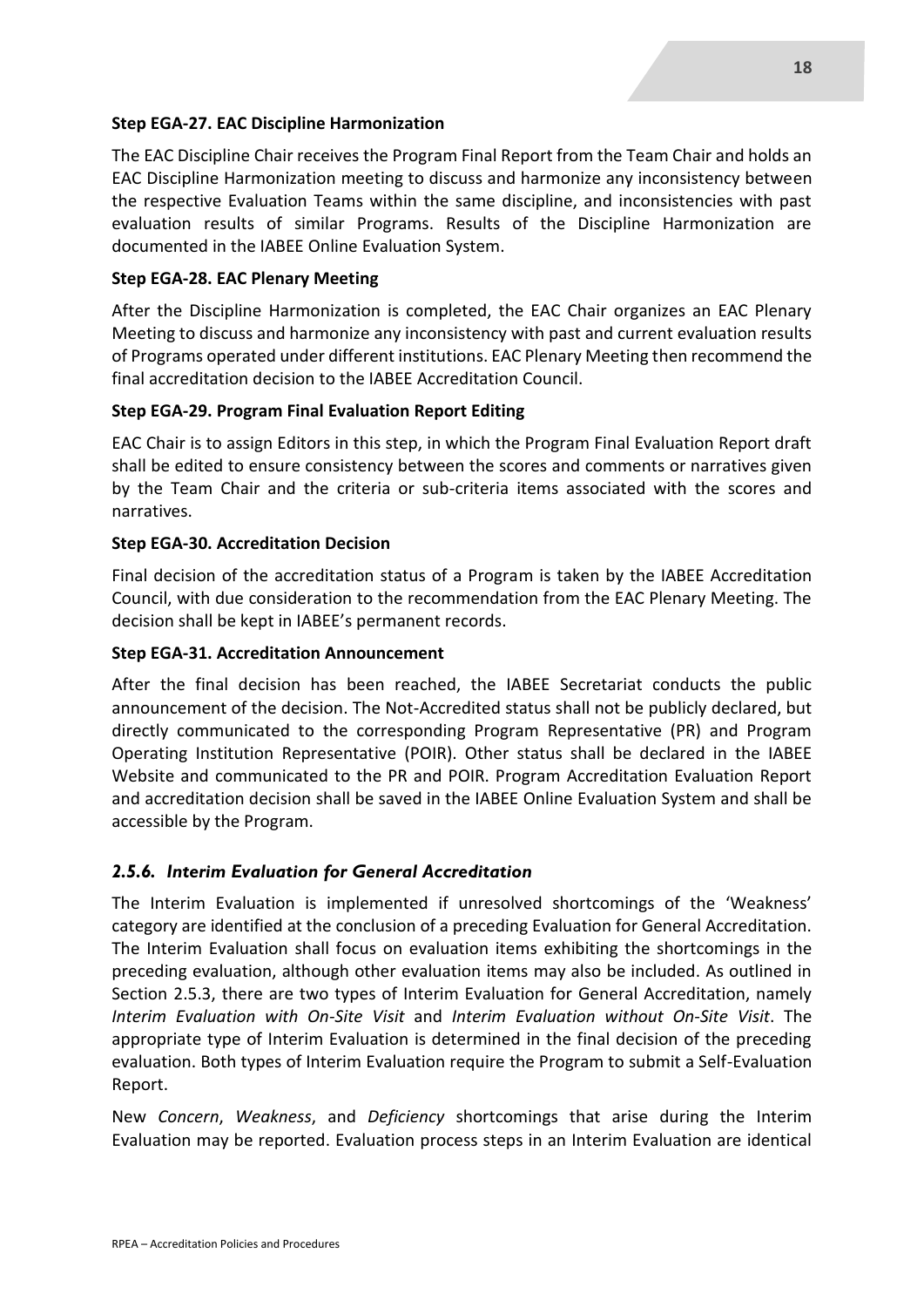to those implemented in the Evaluation for General Accreditation (see Section 2.5.2), except that in Interim Evaluation only one Program Evaluator shall be assigned by IABEE.

Decision of accreditation status upon the completion of an Interim Evaluation is explained in Section 2.6 on Accreditation Decision.

#### *2.5.7. Evaluation for Provisional Accreditation*

Evaluation for Provisional Accreditation is provided as an option for Programs that have never been evaluated and have yet to commit to apply for evaluation for General Accreditation. A Program is only allowed to request this evaluation once. The evaluation reviews all parts of the Accreditation Criteria, except for those related to continual improvements based on learning outcomes assessment. This evaluation and is conducted by one Program Evaluator.

Table 2 presents the activity diagram of the evaluation process. All documentation resulting from these activities are recorded in the IABEE Online Evaluation System. Following Table 2 is a concise explanation of each Evaluation for Provisional Accreditation (EPA) step outlined in the table.

#### **Step EPA-1. PR & POIR Registration**

Officials appointed by Program Operating Institution as PR and POIR are required to register as members of IABEE Online Evaluation System in advance. Registration is made through the IABEE website at iabee.or.id by choosing the Menu "IABEE ku – login" (in Bahasa Indonesia version) or "My IABEE – login" (in English version) and creating a free user account. Uploading appropriate proof of authority is required as attachment to account registration.

#### **Step EPA-2. PR & POIR Registration Verification**

The IABEE Secretariat examines the credentials of the PR and POIR upon their registration through the IABEE website. Upon confirmation of the validity of the PR and POIR, a notification e-mail shall be sent to the officials.

#### **Step EPA-3. Application for Program Evaluation**

The Program Representative or POI Representative applies for Program evaluation by submitting proofs of eligibility requirements. In the case of Evaluation for Provisional Accreditation, these requirements include a copy of documents indicating:

- (1) the national accreditation status of the Program and the Program Operating Institution,
- (2) when the program was firstly established,
- (3) when OBE was implemented for the first time,
- (4) the statement of Program's Autonomous Professional Profile as its educational objective, and
- (5) the statement of Program's Learning Outcomes.

#### **Table 2.** Steps in the Evaluation for Provisional Accreditation (EPA)

| Primary Actor(s) |         |  |  |
|------------------|---------|--|--|
| <b>IABEE</b>     | Program |  |  |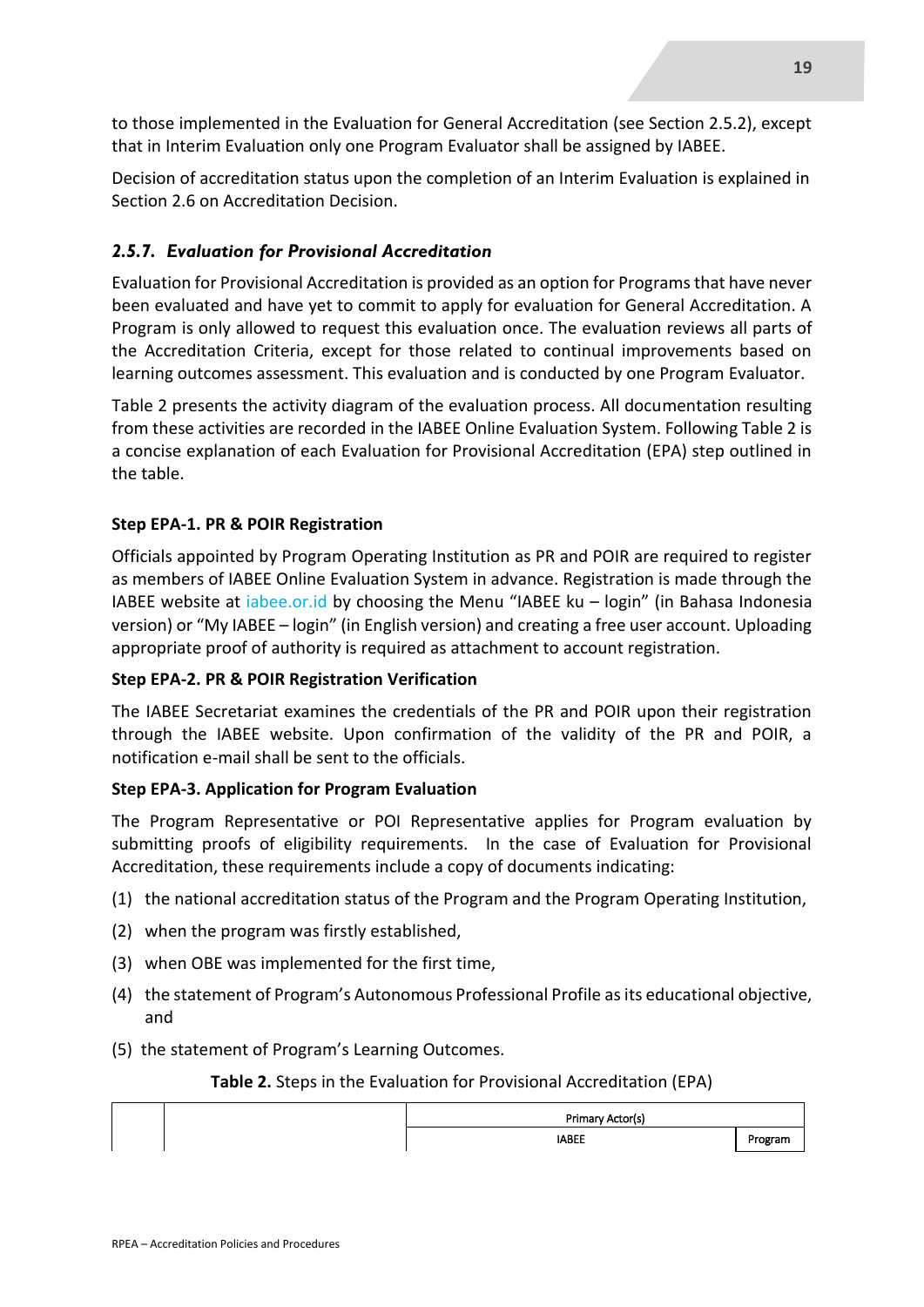| <b>EPA</b><br>Step<br>No. | Activity                                                                                                | Secretari-<br>at | Accred.<br>Council | <b>EAC Chair</b> | EAC<br>Discip.<br>Chair | Program<br>Evaluator | Program<br>Rep. |
|---------------------------|---------------------------------------------------------------------------------------------------------|------------------|--------------------|------------------|-------------------------|----------------------|-----------------|
| $\mathbf{1}$              | Registration of Program Representative (PR)<br>& Program Operating Institution<br>Representative (POIR) | $\checkmark$     |                    |                  |                         |                      |                 |
| $\mathcal{P}$             | PR & POIR registration verification                                                                     | $\checkmark$     |                    |                  |                         |                      |                 |
| 3                         | Application for Program evaluation                                                                      |                  |                    |                  |                         |                      | $\checkmark$    |
| 4                         | Program eligibility verification                                                                        |                  |                    | $\checkmark$     |                         |                      |                 |
| 5                         | Evaluation scheduling                                                                                   |                  |                    | $\checkmark$     |                         |                      |                 |
| 6                         | Notice of evaluation kickoff & invoicing                                                                | $\checkmark$     |                    |                  |                         |                      |                 |
| $\overline{7}$            | Full payment reception                                                                                  | $\checkmark$     |                    |                  |                         |                      | $\checkmark$    |
| 8                         | EAC Discipline assignment                                                                               |                  |                    | $\checkmark$     |                         |                      |                 |
| 9                         | Program Evaluator (PEV) selection                                                                       |                  |                    |                  | $\checkmark$            |                      |                 |
| 10                        | PEV acceptance                                                                                          |                  |                    |                  |                         |                      | $\checkmark$    |
| 11                        | Final PFV confirmation                                                                                  | $\checkmark$     |                    | $\checkmark$     |                         |                      |                 |
| 12                        | Completed Program Profile and Self-<br>Evaluation Report (SER) submission                               |                  |                    |                  |                         |                      | $\checkmark$    |
| 13                        | Program First Review                                                                                    |                  |                    |                  |                         | $\checkmark$         |                 |
| 14                        | Program Response                                                                                        |                  |                    |                  |                         |                      | $\checkmark$    |
| 15                        | Program Second Review                                                                                   |                  |                    |                  |                         | $\checkmark$         |                 |
| 16                        | On-Site Visit Planning                                                                                  |                  |                    |                  |                         | $\checkmark$         | $\checkmark$    |
| 17                        | On-Site Visit                                                                                           |                  |                    |                  |                         | $\checkmark$         | $\checkmark$    |
| 18                        | <b>Exit Meeting</b>                                                                                     |                  |                    |                  |                         | $\checkmark$         | $\checkmark$    |
| 19                        | Program Final Evaluation Report                                                                         |                  |                    |                  |                         | $\checkmark$         |                 |
| 20                        | <b>EAC Plenary Meeting</b>                                                                              |                  |                    | $\checkmark$     |                         |                      |                 |
| 21                        | Program Final Evaluation Report Editing                                                                 | $\checkmark$     |                    | $\checkmark$     |                         |                      |                 |
| 22                        | <b>Accreditation Decision</b>                                                                           |                  | $\checkmark$       |                  |                         |                      |                 |
| 23                        | Accreditation Status Announcement                                                                       | $\checkmark$     |                    |                  |                         |                      |                 |

#### **Step EPA-1. PR & POIR Registration**

Officials appointed by Program Operating Institution as PR and POIR are required to register as members of IABEE Online Evaluation System in advance. Registration is made through the IABEE website at iabee.or.id by choosing the Menu "IABEE ku – login" (in Bahasa Indonesia version) or "My IABEE – login" (in English version) and creating a free user account. Uploading appropriate proof of authority is required as attachment to account registration.

#### **Step EPA-2. PR & POIR Registration Verification**

The IABEE Secretariat examines the credentials of the PR and POIR upon their registration through the IABEE website. Upon confirmation of the validity of the PR and POIR, a notification e-mail shall be sent to the officials.

#### **Step EPA-3. Application for Program Evaluation**

The Program Representative or POI Representative applies for Program evaluation by submitting proofs of eligibility requirements. In the case of Evaluation for Provisional Accreditation, these requirements include a copy of documents indicating:

- (1) the national accreditation status of the Program and the Program Operating Institution,
- (2) when the program was firstly established,
- (3) when OBE was implemented for the first time,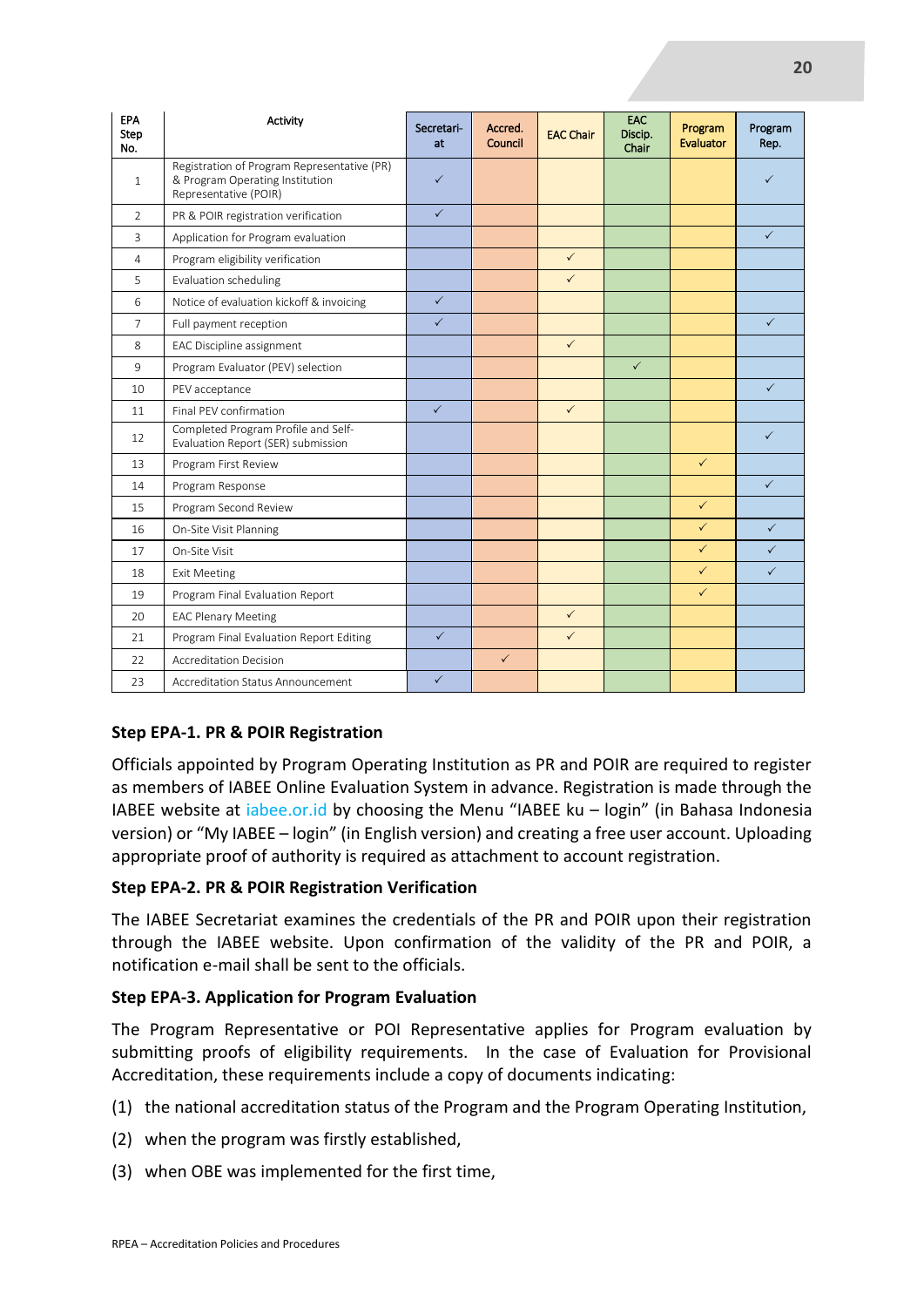- (4) the statement of Program's Autonomous Professional Profile as its educational objective, and
- (5) the statement of Program's Learning Outcomes.

#### **Step EPA-4. Program Eligibility Verification**

The Secretariat and EAC Chair examine the data entered in the Program Eligibility Form and check it against the eligibility criteria listed in Section 2.3.

#### **Step EPA-5. Evaluation Scheduling**

The EAC Chair compiles the results of Program eligibility verification for the Accreditation Cycle. An evaluation schedule plan for the cycle is then defined based on the list of eligible Programs, and availability of appropriate Program Evaluators (PEVs). The schedule for each Program shall include deadlines for all evaluation steps. If there are more than one Program of the same discipline are deemed eligible for evaluation, then the schedule shall be defined on a first come first served basis.

#### **Step EPA-6. Notice of Evaluation Kick-off & Invoicing**

Upon the confirmation of Program eligibility and the evaluation schedule of each Program, the Secretariat through IABEE Online Evaluation System sends a notification e-mail to each Program Representative, which contains notice of initiation of the evaluation process and important deadlines throughout the evaluation process. The Secretariat will also upload onto the online system an invoice for all evaluation fees, including information on payment method and deadline. The system will notify Program Representative regarding the invoice.

#### **Step EPA-7. Full Payment Reception**

No later than the payment deadline stipulated in the invoice, the Program must complete the full payment of evaluation fees in accordance to the invoice. Outstanding payment may cause suspension of evaluation process.

#### **Step EPA-8. EAC Discipline Chair Assignment**

Upon the definitive of the annual evaluation schedule, the EAC Chair examines the list of Programs to be evaluated either for General Accreditation or Provisional Accreditation and assigns the appropriate Discipline Chair for each engineering discipline involved in the accreditation cycle.

#### **Step EPA-9. Program Evaluator (PEV) Selection**

The assigned Discipline Chair selects a Program Evaluator based on available PEVs. The selection of Program Evaluator shall be based on academic competence, training qualifications, and potential conflict of interest with the Program to be evaluated. Requirements to become program evaluator is described in Rules and Procedures for Accreditation-related Committees (RPARC) document.

#### **Step EPA-10. Program Evaluator (PEV) Acceptance**

The Program Representative (PR) or Program Operating Institution Representative (POIR) is expected to communicate their consent or objection to the Program Evaluator proposed by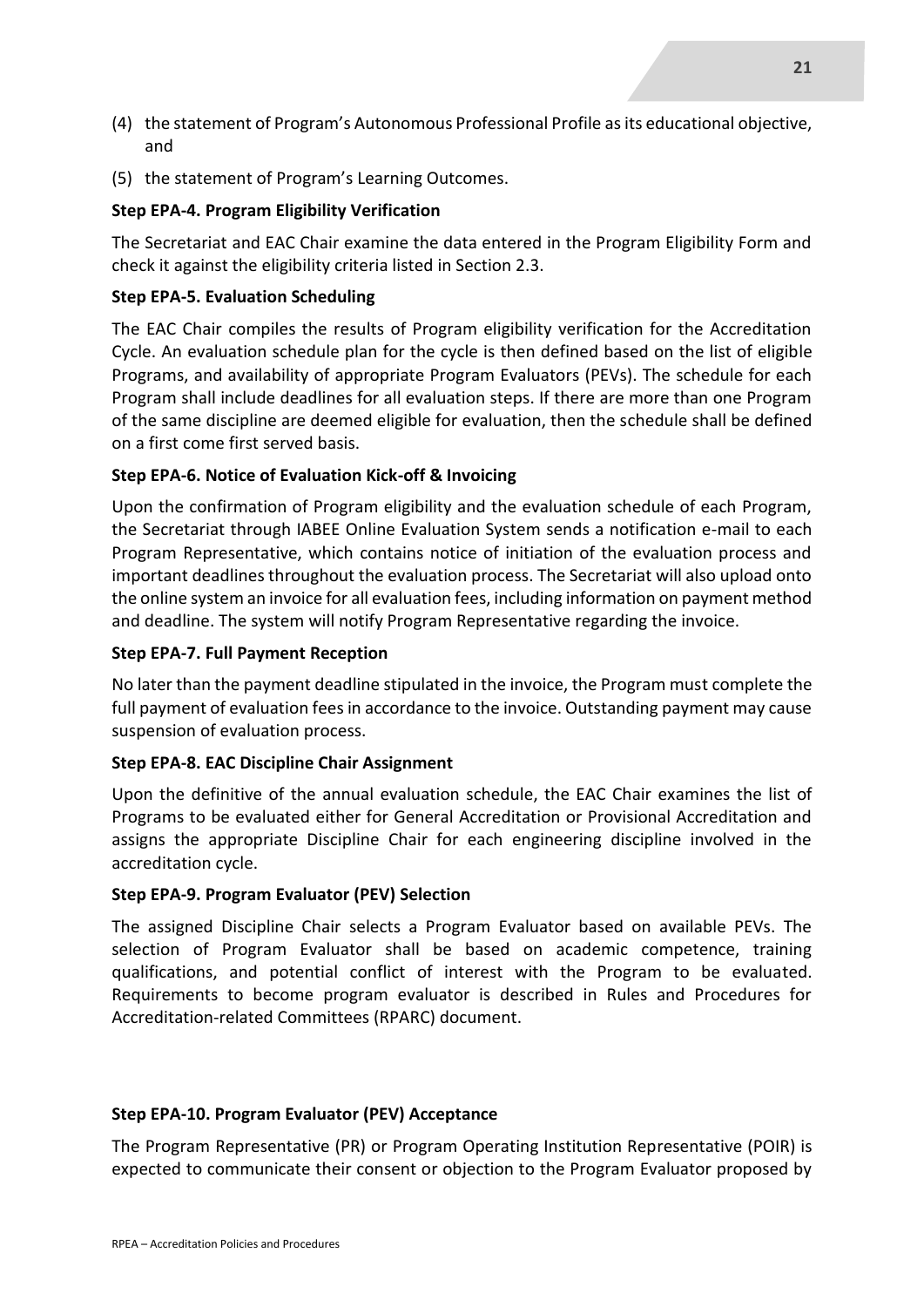EAC Discipline Chair through IABEE Online Evaluation System. In case where a reasonable objection is stated by the PR or POIR, a different PEV shall be proposed by the EAC Discipline Chair.

#### **Step EPA-11. Final Program Evaluator (PEV) Confirmation**

Upon the acceptance of the PEV by the PR or POIR, EAC Chair makes confirmation of PEV assignment in the IABEE Online Evaluation System. IABEE Secretariat shall follow the step by producing an official Letter of Appointment to the PEV.

#### **Step EPA-12. Completed Program Profile and Self Evaluation Report (SER) Submission**

No later than the deadline shown on the related step in IABEE Online Evaluation System, the Program is expected to complete and submit the Program Profile and the Self-Evaluation Report (SER) including its necessary attachments to system. IABEE Online Evaluation System provides upload and submit procedure separately. It is to be noted that upload button is used only to store all the document files in the IABEE server. To send it as a submission, Program Representative must click the submit button. The Program can no longer amend the Program Profile and SER online documents after submit button has been used.

A Program may submit a total of six files, sizing 30 Mbytes each, to contain Program Profile and all SER attachment files (e.g. compendium of proofs/evidences), in addition to the SER itself. The SER itself is written separately in a dedicated spreadsheet template and uploaded onto the system by letting the system read and copy the data prepared in the template (see also Section 2.5.2).

#### **Step EPA-13. Program First Review**

In the Program First Review, Program Evaluator reviews the submitted Program Profile, Self-Evaluation Report, and all additional documents. The Program Evaluator for the first time shall assign the 'Yes-No' score and provide comments for each evaluation item in the Program Evaluator worksheet template downloaded from the IABEE Online Evaluation System. Program Evaluator shall notify the Program Representative on the need for any additional information, data, or explanation from the Program to ensure accurate evaluation. IABEE Online Evaluation System provides a message board facility to allow communications between Program Evaluator and Program Representative.

#### **Step EPA-14. Program Response**

The Program Representative is expected to respond to the request for additional data or explanation from the Program Evaluator, if any. This respond is to be documented and submitted as the Program First Response. At this step, although "Yes-No" scores as well as evaluation comments have been inputted by Program Evaluator for each criteria item, but Program Representative can only see the comments section. IABEE Online Evaluation System provides additional space for uploading a maximum of 3 files in PDF format sizing maximum 30 Mbytes each.

#### **Step EPA-15. Program Second Review**

Based on the First Program Response, the Program Evaluator prepares a Program Second Review report, which is essentially an improvement of Program First Review based on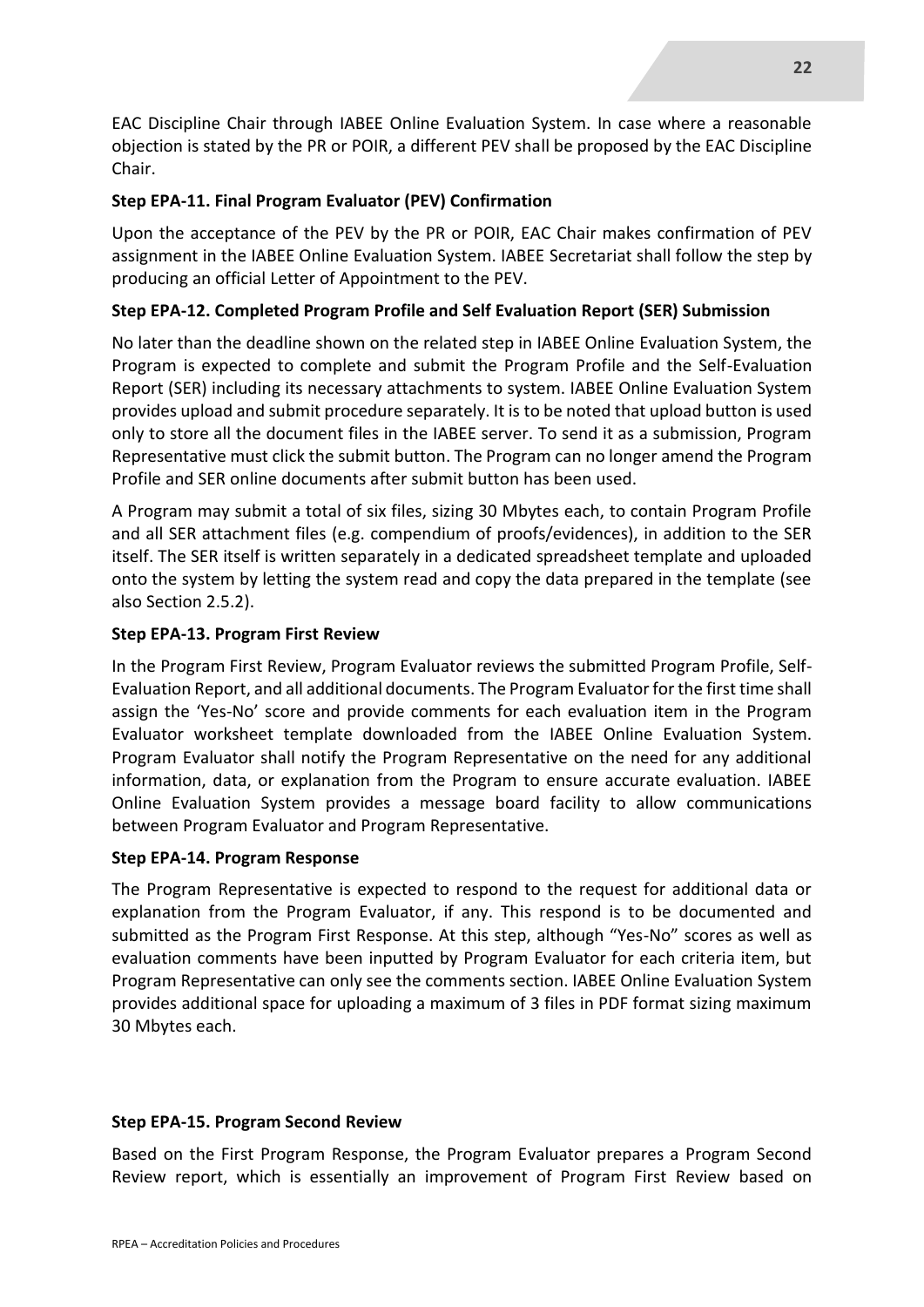additional evidences submitted by the Program, if any, during the Program Response step. This report shall contain the initial evaluation of the Program, and a list of items to be inquired further during the On-Site Visit.

#### **Step EPA-16. On-Site Visit Planning**

The Program Evaluator prepares a detailed On-Site Visit plan, which includes visit schedule and itinerary, list of persons to be interviewed, list of items to be inquired further, as well as logistical matters related to the visit. The Program Representative shall be notified through email by IABEE Online Evaluation System right after Program Evaluator has posted the visit plan in the system. Program Representative may discuss with Program Evaluator to agree on the visit date and plan.

#### **Step EPA-17. On-Site Visit**

The On-Site Visit will be undertaken by Program Evaluator on the agreed-upon date. The visit shall include the following activities:

- Interview of faculty members, students, and support staff to obtain a comprehension on the compliance of the Program to Accreditation Criteria items, and to identify specific issues arising from the review of Program Profile and Self-Evaluation Report, as well as from the On- Site Visit activities.
- Examination on the following specific aspects:
	- o Physical facilities: The Evaluator shall verify whether learning atmosphere provided by the Program through the utilization of various facilities is sufficient, and that the facilities may be utilized in a safe manner for their intended purposes.
	- o Learning materials: The Evaluator shall examine examples of course materials including course description and syllabi, textbooks, assignments and tests, and examples of student works which include works receiving borderline to very high marks.
	- o Proof that the Autonomous Professional Profile envisaged by Program's educational objectives and the Learning Outcomes declared by the Program has considered vision and mission of POIR, as well as the needs of Program Stakeholders.
	- o Assessment plan of Program Learning Outcomes.
	- o Support functions for the students, to ensure the adequacy of student services in accordance to the mission of the Institution, the Autonomous Professional Profile, and Program Learning Outcomes.
	- o The process for monitoring the completion of study and conferral of academic degree for each student.

Throughout the On-Site Visit, Program Evaluator is expected to re-evaluate the level of compliance of the Program to each evaluation item (i.e. the chance of meeting each criteria item by the time the Program is expected to apply Evaluation for General Accreditation) as temporarily scored during previous step as well as to take note of Observations.

IABEE upholds certain codes of conduct in undertaking an On-Site Visit to make sure the activity achieves its intended objectives effectively and to prevent any conflict of interest. Please see Section 2.9. for the related Codes of Conduct.

#### **Step EPA-18. Exit Meeting**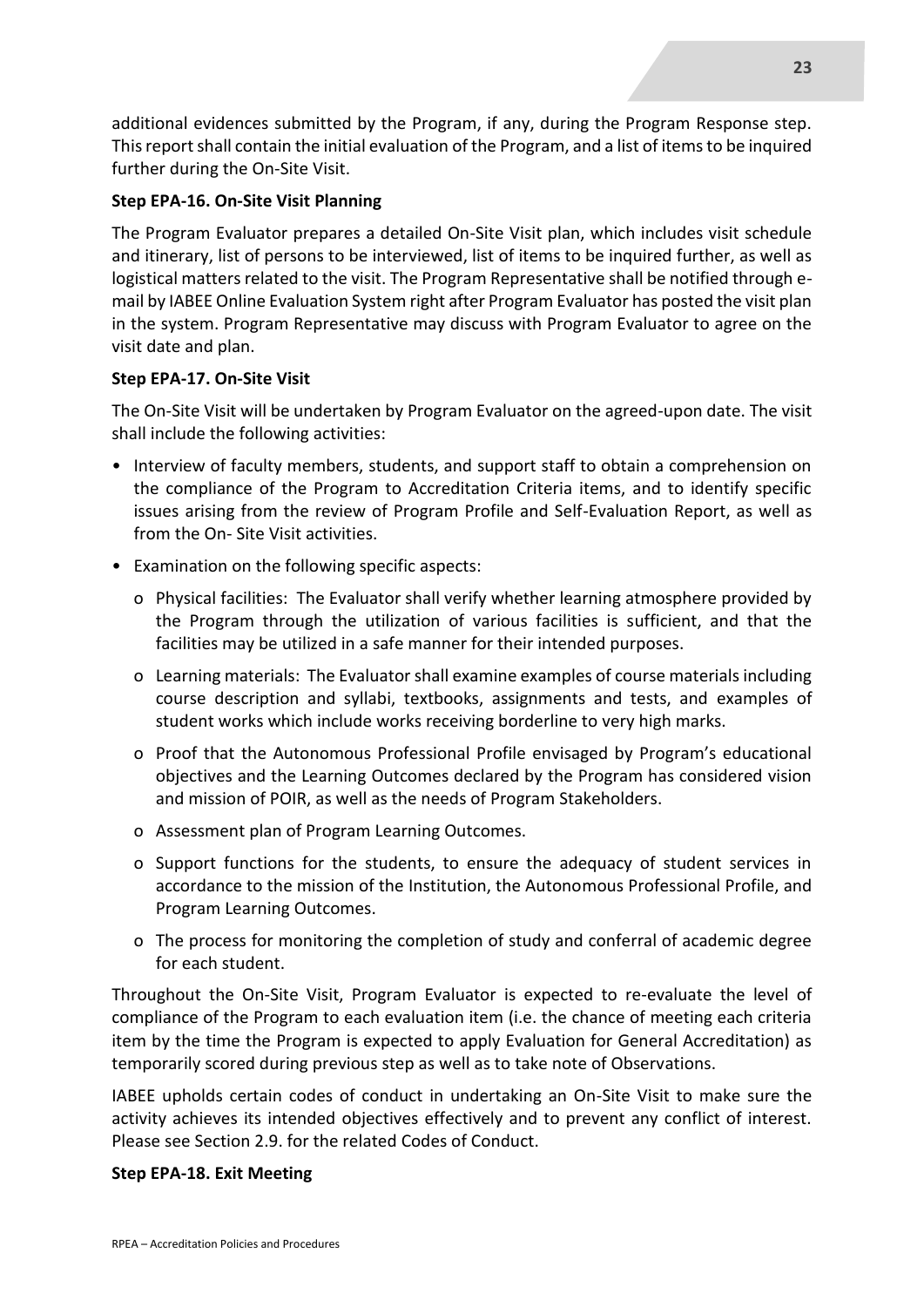An Exit Meeting shall be held at the end of the On-Site Visit, in which the Program Evaluator shall verbally communicate findings to Program Representative and Program Operating Institution Representative, including other official(s) if any. The meeting concludes the On-Site Visit by reading out the Exit Statement. The Evaluator will not leave any written copy of Exit Statement document with the Institution since all the material shall be made available at the IABEE Online Evaluation System. The Program may inspect these findings in the IABEE Online Evaluation System after the conclusion of the Exit Meeting at the Program First Evaluation step.

#### **Step EPA-19. Program Final Evaluation Report**

Based on the Program Second Evaluation and results from the On-Site Visit, the Program Evaluator prepares the Program Final Report, which contains an evaluation of the current status of the Program and, if Provisional Accreditation Status is deemed appropriate, areas where compliance improvements are expected within 4 years. The report is submitted to the EAC Chair. The report shall include a description of the Program, its areas of strength, identified shortcomings, and constructive Observations, and a summary of its compliance to the Accreditation Criteria as indicated by the 'Yes-No' scores of evaluation items

#### **Step EPA-20. EAC Plenary Meeting**

The EAC Chair brings the Program Final Evaluation reports to the EAC Plenary Meeting for thorough review of the accreditation status decision-making.

#### **Step EPA-21. Program Final Evaluation Report Editing**

Respective Discipline Chairs are assigned as Editors in this step, in which the Program Final Evaluation Report draft shall be edited to ensure consistency between the scores and comments or narratives given by the Team Chair and the criteria or sub-criteria items associated with the scores and narratives.

#### **Step EPA-22. Accreditation Decision**

The IABEE Accreditation Council makes the final decision for Provisional Accreditation. For explanation regarding Accreditation Decision, please see further Section 2.6.

#### **Step EPA-23. Accreditation Status Announcement**

The IABEE Secretariat informs the Program Representative and Program Operating Institution Representative of the final evaluation decision. A "Not Ready" status shall not be publicized in the IABEE website, but a "Provisional status" shall be publicized. The PA-status notification shall also include instructions on the proper use of IABEE PA status by the Program and Program Operating Institution. Program Accreditation Evaluation Report and accreditation decision shall be saved in the IABEE Online Evaluation System and shall be accessible by the Program.

#### *2.5.8. Survey of Accreditation Evaluation Process*

As a means of collecting 360-degree feedbacks for continual improvement purposes, IABEE Secretariat conducts a comprehensive survey through Online Evaluation System, which will be available after an Exit Meeting step. The survey allows each evaluation team member and chair, services provided by Secretariat, IABEE public website, as well as Online Evaluation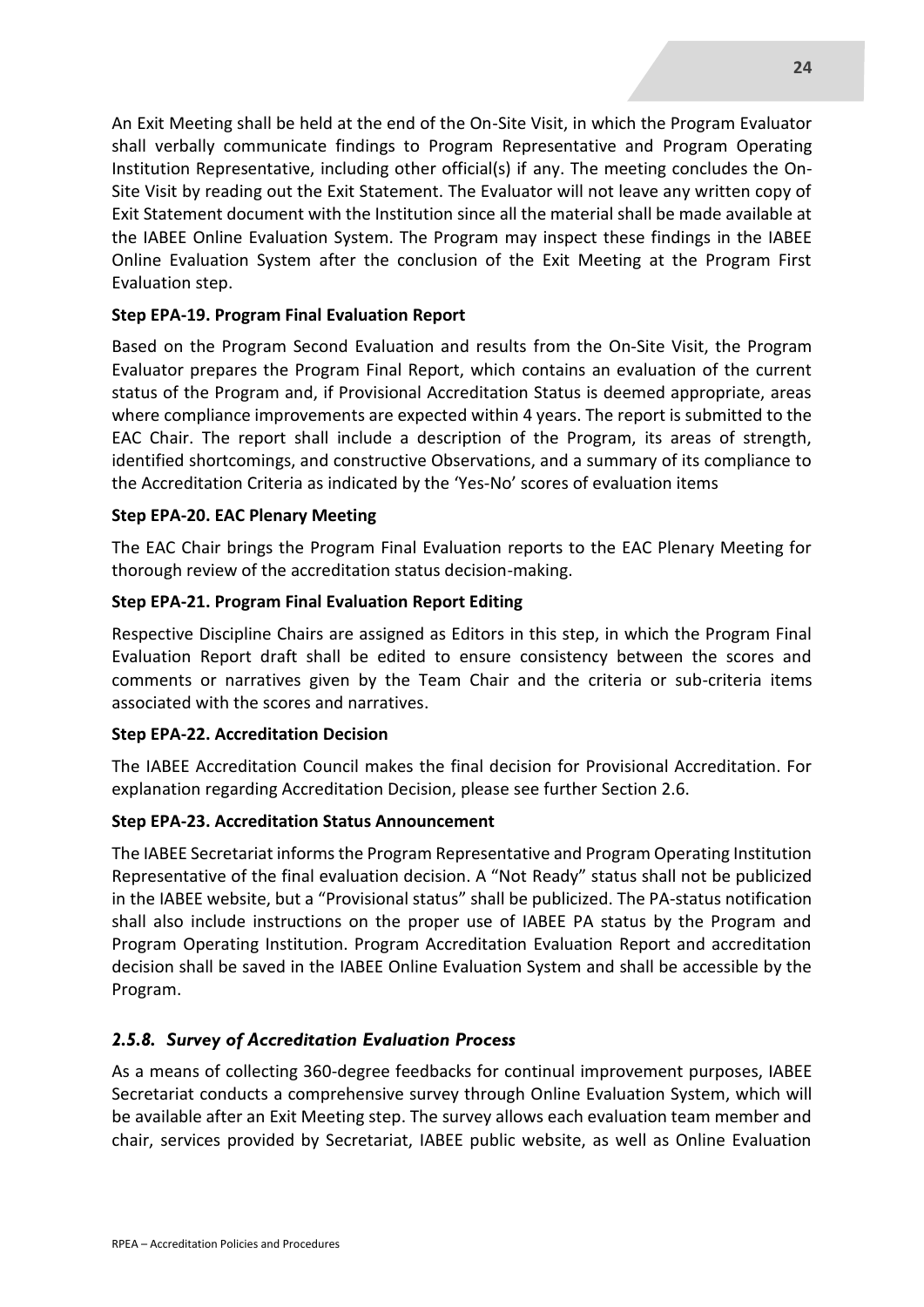System to be rated and given feedback by Institution and Program Representatives. It also allows all team members to give ratings and feedback to each other.

## **2.6. Accreditation Decisions**

Accreditation decisions following General and Provisional Accreditation Evaluations are taken by IABEE Accreditation Council (AC) in AC Meeting by considering EAC Chair's report. To take any decision, the AC Meeting shall be attended by at least 2/3 of its members. The meeting is normally conducted annually at the end of the accreditation cycle. Role and responsibility, as well as membership of the Council are explained in the RPARC document.

Based on the Program's evaluation type and compliance to Accreditation Criteria and the RPEA, the Program shall receive one of the following final status, as explained in Section 2.6.1 and 2.6.2 for General Accreditation and Provisional Accreditation, respectively.

#### *2.6.1. Decisions in Evaluation for General Accreditation*

Evaluation for General Accreditation for a Program ultimately finalizes in one of the following status:

- *Accredited*. This status implies that the Program meets all criteria and rules as outlined in the Accreditation Criteria and the RPEA. This accreditation status is valid for a period of five years.
- *Accredited with Interim Evaluation without Visit*. This status implies that the Program indicates unresolved shortcomings of the 'Weakness' category ("W" score). These shortcomings are such that visit is not deemed necessary to assess future corrective actions. This status is valid for a period of three years, after which the Program must undergo an Interim Evaluation based on desk study.
- *Accredited with Interim Evaluation with Visit*. This status implies that the Program indicates unresolved shortcomings of the 'Weakness' ("W" score) category. These shortcomings are such that a visit is deemed necessary to assess future corrective actions. This status is valid for a period of three years, after which the Program must undergo an Interim Evaluation which includes both desk study and on-site visit.
- *Not Accredited*. This status implies that the Program fails to substantially comply with IABEE Accreditation Criteria as indicated by unresolved shortcomings in the 'Deficiency' category ("D" score) and Rules and Procedures for Accreditation and Evaluation (RPEA).

Subsequent decision for accreditation status requiring Interim Evaluation, either with or without visit, shall be taken based on the results of the Interim Evaluation as follows:

- If the Interim Evaluation results indicate that Program shortcomings of the previous 'Weakness' category ("W" score) remain unresolved, then the Program receives the "Not Accredited" final status. The Program may apply for new Evaluation for General Accreditation after one evaluation cycle has passed since the last Interim Evaluation.
- If the Interim Evaluation results indicate that the Program has managed to rectify Accreditation Criteria and RPEA compliance shortcomings in a satisfactory manner such that all the criteria and RPEA items are met, then the Accredited with Interim Evaluation status from the last Evaluation for General Accreditation (EGA) is changed to Accredited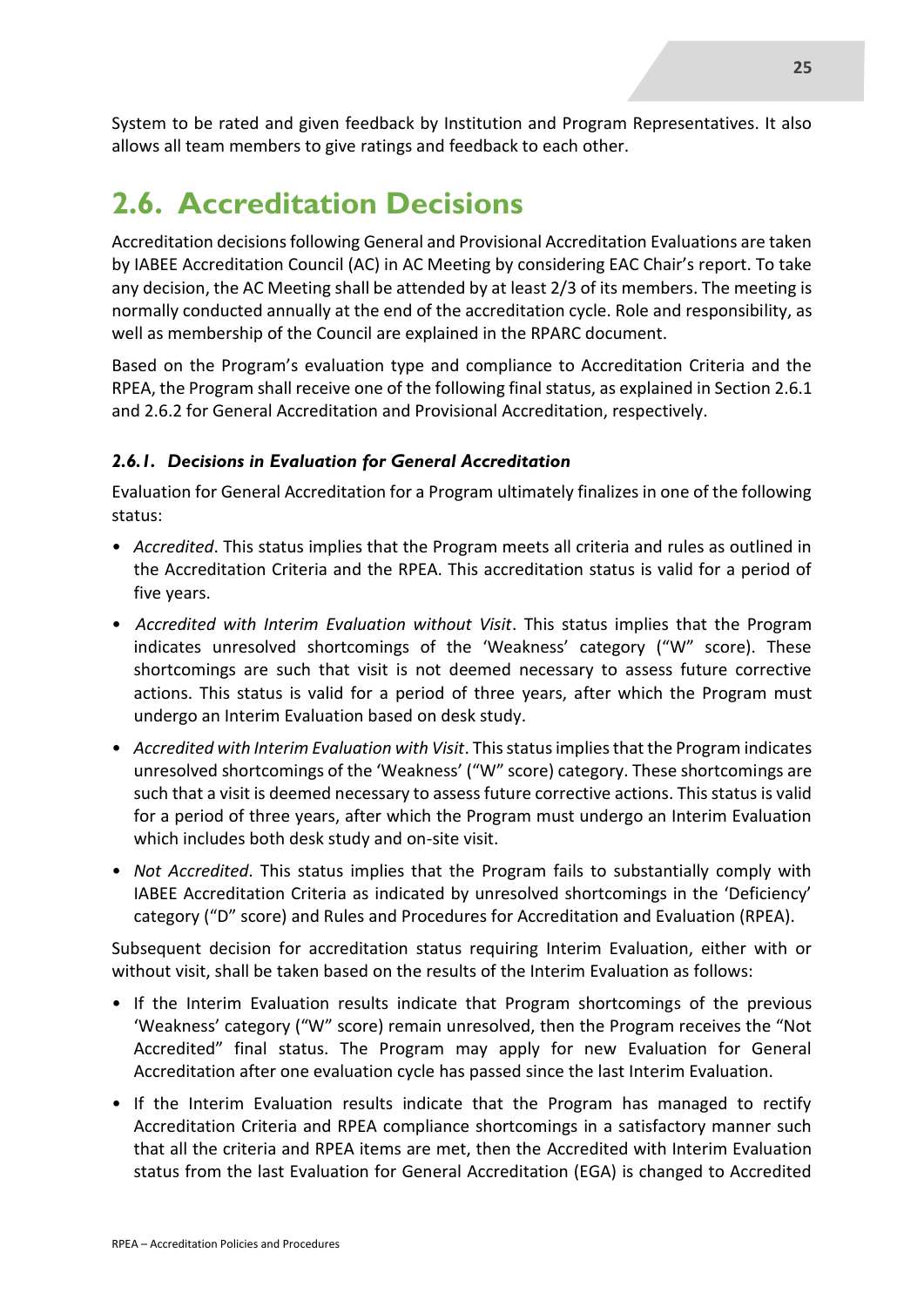status, with a validity period of five years from the submission of Program Profile and Self-Evaluation Report documents in the last EGA process.

An *Accredited* status for initial accreditation of a Program shall be effective on 1 April of the following accreditation evaluation cycle, and shall expire on 31 March of the fifth calendar year after the effective date for an Accredited status, or of the third calendar year after the effective date for an Accredited with Interim Evaluation status.

A Program receiving 'D' score in one element of the Accreditation Criteria in EGA-28 step for the General Accreditation may request a final grace period to rectify the associated shortcoming. The grace period shall be given for 5 months. The Program shall produce an evidence-based report on how it has satisfactorily rectified the shortcoming with respect to the Accreditation Criteria.

The report shall be submitted to IABEE Secretariat by the end of the given grace period. EAC shall assess the worthiness of the report. Satisfactory improvement from the 'D'-level shortcoming shall result in an *Accredited* status, either *with* or *without On-Site Visit*, effective from 1 April of the following accreditation evaluation cycle.

#### *2.6.2. Decision in Evaluation for Provisional Accreditation*

Evaluation for Provisional Accreditation for a Program ultimately finalizes in one of the following status:

- *Provisionally Accredited*. This status implies that the Program has the potentials of meeting the Accreditation Criteria within a foreseeable future (i.e. 3-4 years). Given eligibility requirements are fulfilled, a program accredited in Provisional Accreditation is expected to apply evaluation for General Accreditation within a period of four years.
- *Not Accredited*. This status implies that the Program has substantially low potentials to meet all Accreditation Criteria and RPEA items within 4 years.

*Provisionally Accredited* status of a Program shall be effective on 1 April of the following accreditation cycle and shall expire on 31 March of the third calendar year after the effective date.

## **2.7. Withdrawal and Change of Type**

A Program may voluntarily withdraw at any step of an ongoing evaluation process for any reason, without refund of the paid accreditation fees. A Program undergoing its initial General Accreditation evaluation process may voluntarily request change to Provisional Accreditation and vice versa, subject to eligibility of the Program (refer to RPEA Section 2.3 on Program eligibility requirements). Request for this change of evaluation type must be submitted to IABEE Secretariat before the conclusion of steps number EGA-6 or EPA-6. IABEE EAC shall then make the necessary adjustments for the remainder of the evaluation and accreditation process steps.

## **2.8. Public Disclosure of Accreditation Status**

Accreditation by IABEE holds an unambiguous recognition that an undergraduate engineering Program is planned, operated, and managed in accordance to international quality standards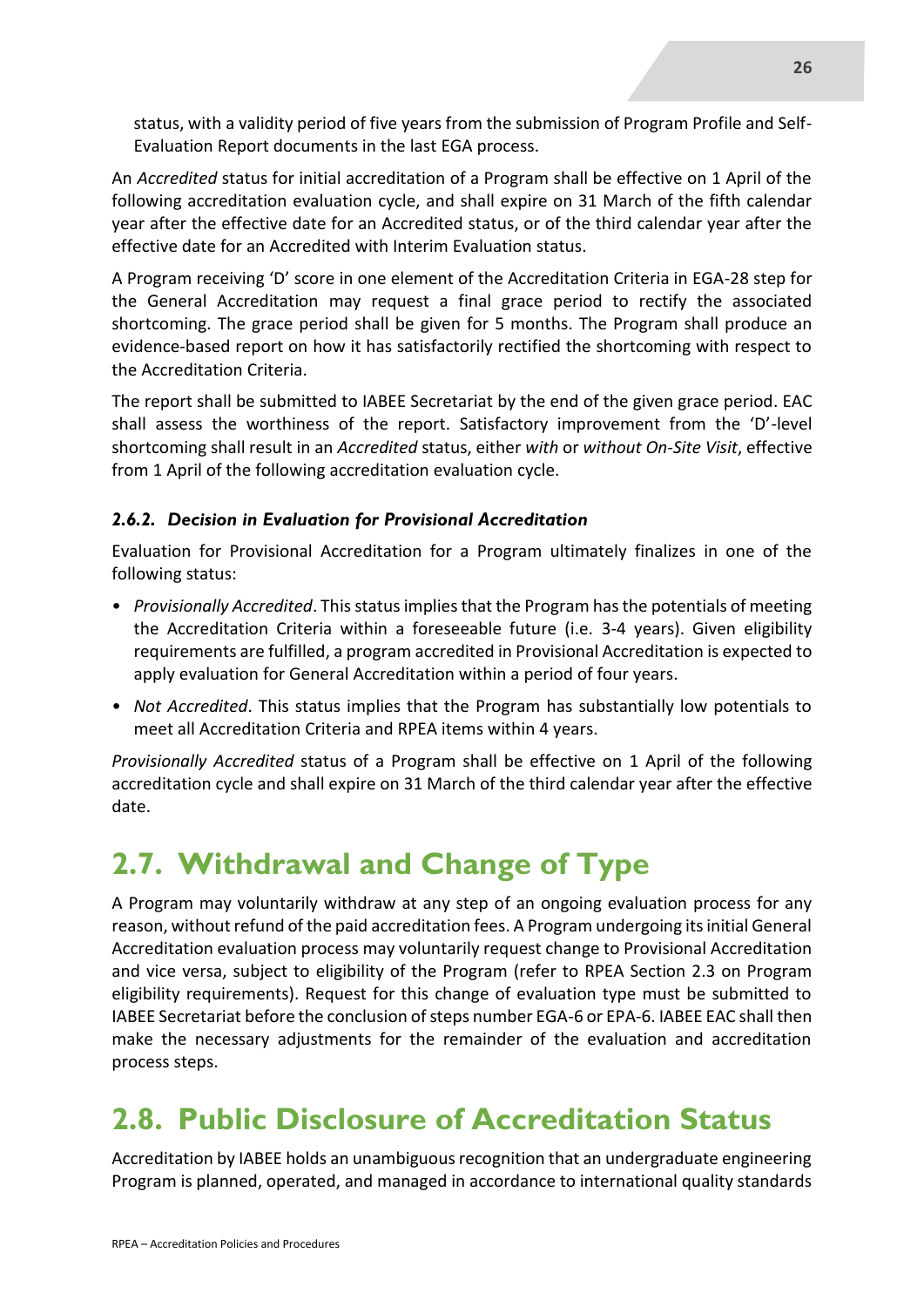for outcome-based engineering higher education. These standards are defined as IABEE Accreditation Criteria (AC) and Rules and Procedures for Evaluation and Accreditation (RPEA). An accredited status by IABEE does not imply any ordinal ranking between one Program and others that are also accredited by IABEE.

The identity of Programs that receive Not Accredited status in EGA or EPA will not be publicized by IABEE. Programs accredited by IABEE with Accredited, Accredited with Interim Evaluation without Visit, or Accredited with Interim Evaluation with Visit status have the rights for public disclosure of the accreditation status according to the following rules:

- (1) The accreditation validity period of each accredited Program shall be made accessible to the general public through the IABEE website. The Program and/or Program-Operating Institution may not publicly disclose the accreditation validity period.
- (2) IABEE shall provide an electronic file of official "accreditation logo" for Programs that have been accredited.
- (3) The accreditation logo is different from the IABEE institutional logo and contain the starting year of the accredited status. Under no circumstances shall the Program and/or Program- Operating Institution be allowed to apply the IABEE institutional logo in all public disclosures.
- (4) The official accreditation logo electronic file must not be altered or edited by any means (adding color and/or shade gradation, shadow, text, and frame, inserting the logo into another design, overlapping with other image, and other alterations), except resizing to adjust to specific media to which it is to be applied; the resizing must not change the aspect ratio of the logo. A minimum logo dimension of 1.5 cm (measured along the longer axis of the image) is required.
- (5) The public disclosure of non-official IABEE institutional logo and/or IABEE accreditation logo is strictly prohibited; the Program and/or Institution is obliged to prevent such disclosure and, if undertaken by parties not associated with the Program / Institution, to publicly declare their non-association. IABEE is not responsible for any misuse, deliberate or otherwise, of the IABEE institutional logo and/or accreditation logo.
- (6) Public disclosure of official IABEE accreditation logo by the Program and/or its Institution is allowed within the validity period of the Program's accredited status.
- (7) Public declaration of the accredited status in any media, whether or not involving the use of the IABEE accreditation logo, must be accompanied by a clear and unambiguous reference to specific Programs (such as regular, international, or path-transfer classes) that are accredited by IABEE.
- (8) The application of official IABEE accreditation logo is allowed for the following public disclosure and official documentation media:
	- a. in official website of the Program and/or the associated Program Operating Institution
	- b. in official letterheads, faculty member business cards, brochures, and other official institutional printed matter, except apparel
	- c. in promotional matter published in electronic or print media, such as the internet, television media, newspapers, magazines, etc.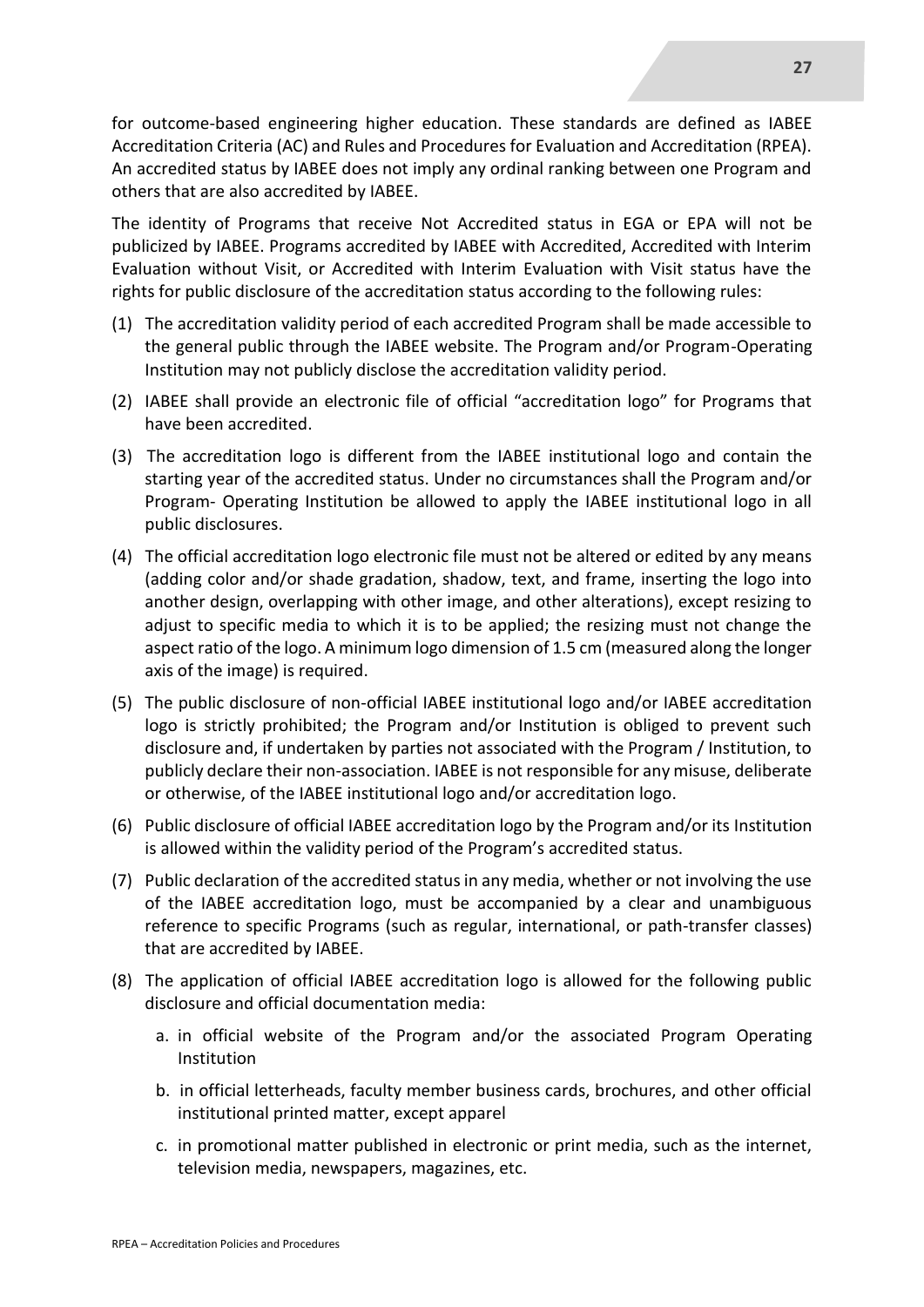d. in degree-granting certificate or diploma (*ijazah*), academic transcripts, and Letter of Reference Accompanying Diploma (*Surat Keterangan Pendamping Ijazah*, SKPI)

Violation to the above rules shall result in the revocation of the Program's rights to public disclosure of its accreditation status. This revocation shall be made public by IABEE and shall be effective until the necessary corrective actions have been taken by the Program and/or Program-Operating Institution.

It is also important to be noted that a Provisional Status does not in any way imply that a Program is accredited by IABEE. The Program must not misrepresent this Provisional Status to reflect any manner of accreditation given by IABEE.

## **2.9. Appeals**

The Program shall be given an opportunity to file an appeal if an accreditation decision is deemed unfair. The appeal must include a clearly written rationale for the appeal, with reference to specific AC and/or RPEA items associated with the appeal. Only final decision of Not-Accredited status in General Accreditation may be appealed. No appeal can be filed against Not-Accredited status in Provisional Accreditation.

Procedure for handling an appeal is outlined as follows:

- (1) Submission of official letter of appeal from the Program Institution highest executive officer to the IABEE Chair of Executive Committee, to be received no later than 60 calendar days from the official notification of accreditation decision. This submission must include the reasons for appeal with detailed evidences.
- (2) Upon the receipt of an appeal submission, Chair of Executive Committee shall request Chair of Appeal Board to form an Appeal Committee for the appeal case. Membership requirements of an Appeal Committee are stipulated in Rules and Procedures for Accreditation-Related Committee (RPARC).
- (3) IABEE Secretariat shall notify the Program Representative upon the formation of the Appeal Committee and request him/her to submit the documents deemed necessary to support its appeal within 30 calendar days. Upon submission of the documents, Secretariat shall deliver them to Chair of Appeal Committee.
- (4) Chair of Appeal Committee shall request EAC Chair to submit written materials for clarification of its position.
- (5) The Appeal Committee members shall conduct a meeting to review the submitted materials. Only written materials which have been submitted as part of documents in the process of the disputed accreditation decision shall be considered. Representatives of the Program/Institution may not attend the meeting. The Appeal Committee is expected to take decision within 90 days.
- (6) The decision taken by the Appeal Committee is limited to the accreditation decision options available in Section 2.6.1 of RPEA document. The decision shall be reported to the Chair of Appeal Board.
- (7) Chair of Appeal Board shall report the decision of the Appeal Committee to the Chair of Executive Committee. This decision shall be the IABEE final decision on the matter.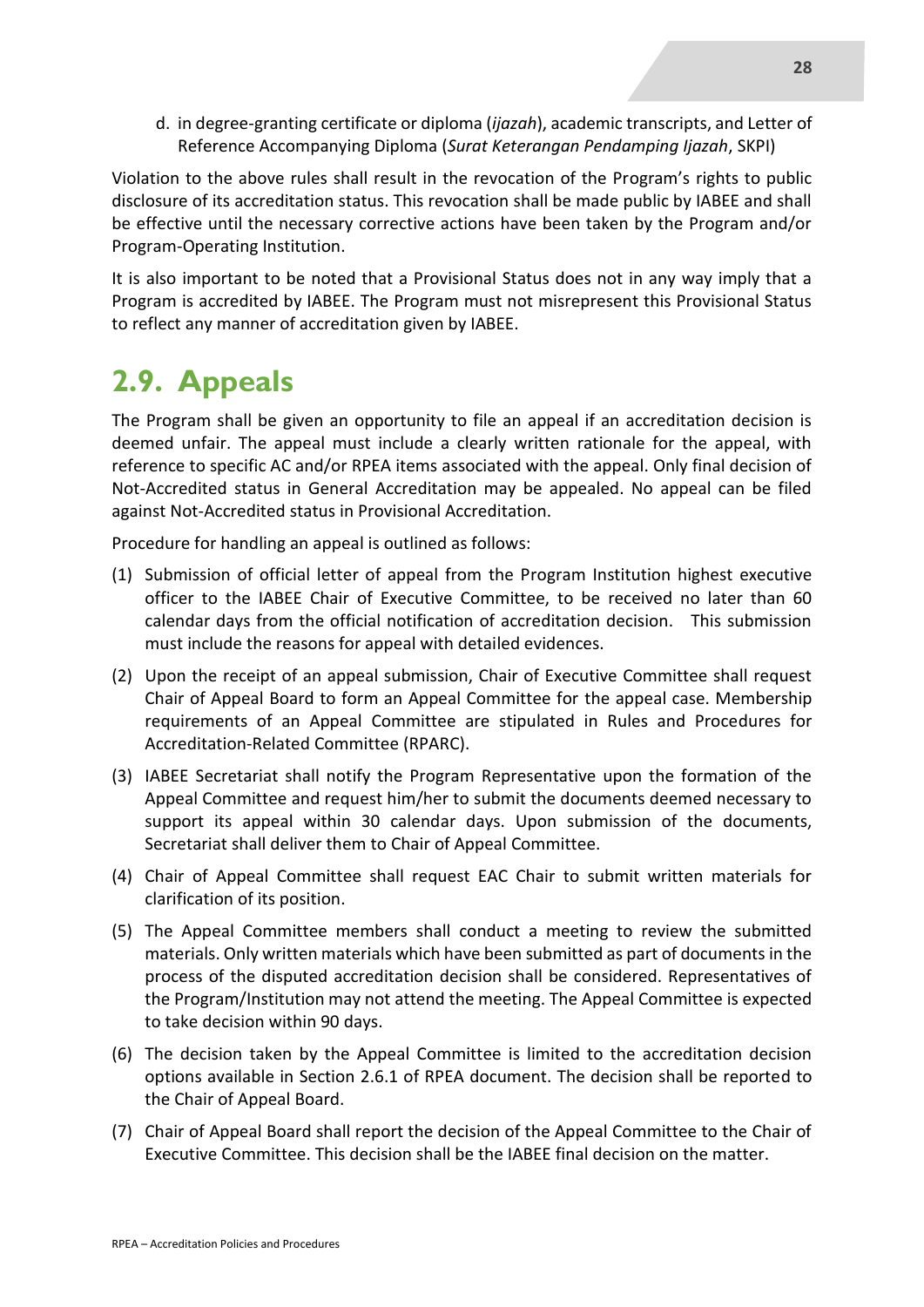(8) IABEE Secretariat shall communicate the final decision to the Program Representative. Final decision that affects the previous accreditation status shall immediately be made public in the IABEE website.

### **2.10. Policies on Conducting On-Site Visit**

The following are general policies for implementing an on-site visit:

- (1) On-site visit activities are arranged so as not to interfere with the routine activities of Program personnel and carried out during working hours, not causing overtime work,
- (2) Programs or Program Operating Institutions do not give evaluators gifts of any kind,
- (3) Programs or Program Operating Institutions have no obligation to provide pick-up to evaluators from the airport to the hotel/place of accommodation and vice versa,
- (4) Programs or Program Operating Institutions do not provide entertainment reception to evaluators of any kind, including:
	- a. putting up banners/billboards/posters/videotrons, moreover loading the names and photos of the evaluators,
	- b. giving a dinner party, and
	- c. providing opportunities for social traveling or recreation.
- (5) Programs or Program Operating Institutions do not take photos or videos that involve evaluators during the on-site visit,
- (6) For the purposes of efficiency and time effectiveness of on-site visits, Programs or Program Operating Institutions are permitted, by maintaining the principle of simplicity:
	- a. provide pick-up evaluator facilities from the hotel/accommodation to the campus and delivery from the campus back to the hotel/accommodation place, and
	- b. provide lunch (working lunch) on the days of on-site visits
- (7) In addition to the above policies, Programs or Program Operating Institutions are not allowed to make public exposure regarding on-going evaluation of accreditation until a definitive accreditation decision has been announced.